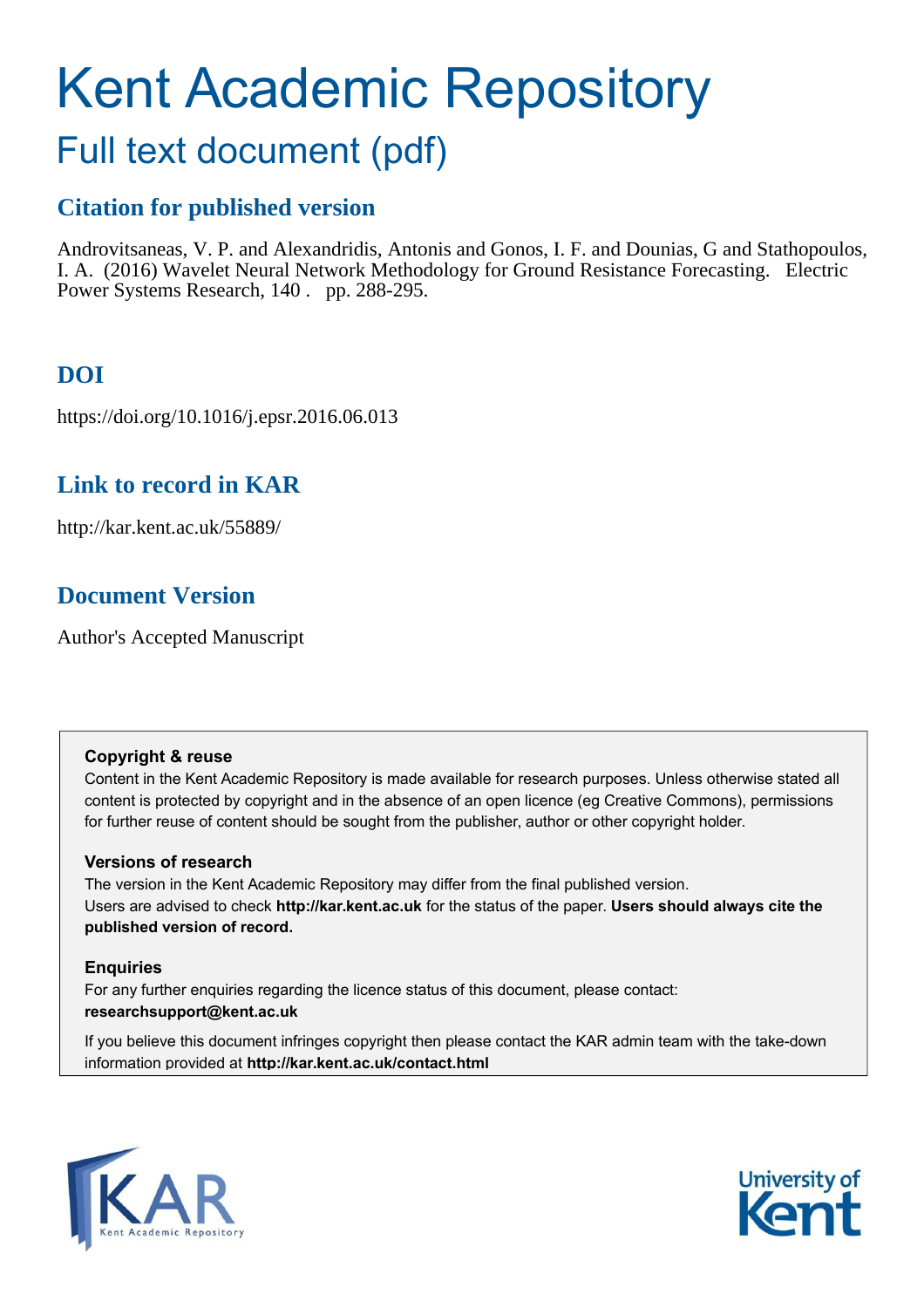#### Accepted Version – Published in Electric Power Systems Research [doi:10.1016/j.epsr.2016.06.013](http://dx.doi.org/10.1016/j.epsr.2016.06.013)

## **Wavelet Neural Network Methodology for Ground Resistance Estimation**

#### **Vasilios P. Androvitsaneas\*a, Antonios K. Alexandridis<sup>b</sup> , Ioannis F. Gonos<sup>a</sup> , Georgios D. Dounias<sup>c</sup> , Ioannis A. Stathopulos<sup>a</sup>**

<sup>a</sup> High Voltage Laboratory, School of Electrical and Computer Engineering, National Technical University of Athens, 9 Iroon Politechniou Street, Zografou Campus, Athens 15780, Greece e-mail: v.andro@mail.ntua.gr[\\*](#page-0-0) , igonos@cs.ntua.gr, stathop@power.ece.ntua.gr <sup>b</sup> School of Mathematics, Statistics and Actuarial Science, University of Kent, Cornwallis Building, P.O. CT2 7NF, Canterbury, UK e-mail: A.Alexandridis@kent.ac.uk <sup>c</sup> Management & Decision Engineering Lab, Department of Financial and Management Engineering, University of the Aegean, 41 Kountouriotou Street, 82100 Chios, Greece e-mail: g.dounias@aegean.gr

#### **Abstract**

The present study aims to develop an estimation model for the ground resistance fluctuation. The need of engineers to have in their disposal a flexible and reliable tool, for estimating and predicting grounding systems behavior, is what actually motivated this workscope. It is well-known that grounding systems are a key of high importance for the safe operation of electrical facilities, substations, transmission lines and, generally, electric power systems. Yet, in most cases, electrical engineers and researchers have few data about the soil resistivity variation at the terrain of interest in design phase and, even more, the periodic measurement of ground resistance is hindered very often by the residence and building infrastructure, after the installation. Thus, the proposed model aspires to offer a reliable solution to estimation problems of

 $\overline{a}$ \*Corresponding author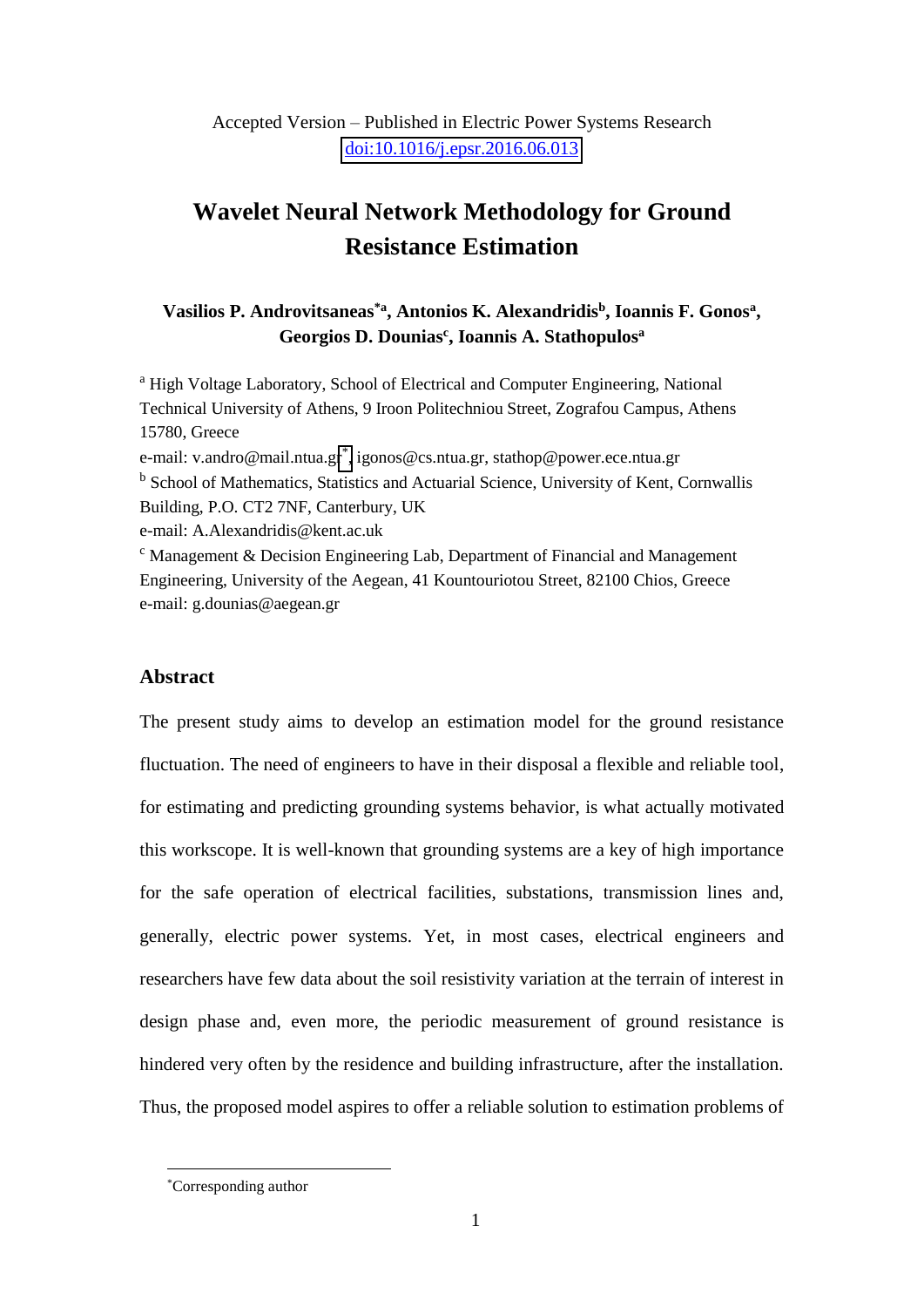ground resistance. It consists of a Wavelet Neural Network (WNN), which has been trained by field measurements of soil resistivity and rainfall height, gathered/observed the last four years. Grounding rods encased in ground enhancing compounds and in natural soil have been tested, so that a wide dataset for the training of the network can be obtained, covering various soil conditions. Furthermore, the proposed estimation model can be used for the estimation of the behavior of several ground enhancing compounds, frequently used in grounding practice. The nature of this problem and the data structure favor the proposed WNN methodology, due to high accuracy and performance it presents in solving such problems. Therefore, this paper introduces the wavelet analysis in the field of ground resistance estimation and endeavors to take advantage of the benefits of computational intelligence.

**Keywords**: grounding systems; ground enhancing compounds; ground resistance; wavelet neural networks; forecasting; computational intelligence.

#### **1. Introduction**

Grounding systems are an integral part of the protection system for electrical facilities and electric power systems against lightning and power frequency fault currents, as they are designed to dissipate high magnitude fault currents into the earth through a safe passage in the shortest possible time. Their purpose is to keep at minimum the ground potential rise (GPR), consequence of a discharging fault current, so as to ensure the safety of people and equipment from electric shock. Nevertheless, the assumption that any grounded object can be safely touched is not always correct. Under fault conditions, the ground potential rise could reach hazardous levels that may well lead to human losses and equipment destruction. Thus, for a well-designed grounding system in order to provide constant and full protection, technical measures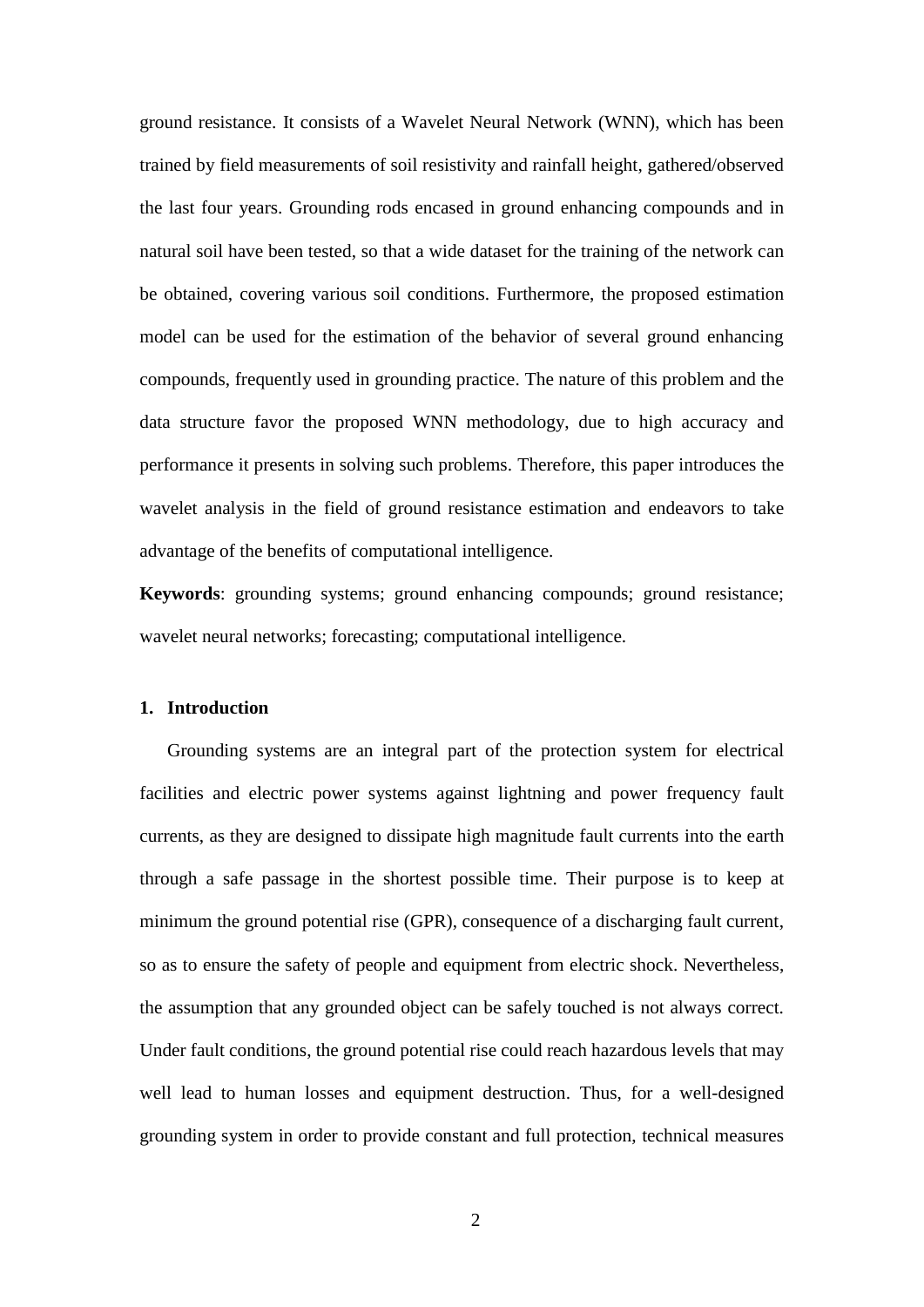are necessary to ensure a good and consistent behavior of the system throughout its lifecycle.

As far as the power frequency resistance is concerned, a grounding system must maintain a low resistance in respect to remote earth during its service. In this way, the decline in potential rise can restrain the high values of step and touch voltages in the facility and its vicinity, which are able to jeopardize human lives. International standards [1–3] highlight the variation of ground resistance value under the effect of soil structure and soil moisture. Therefore, for safety reason, regular measurement of grounding systems is recommended, [1-3].

However, in most of the cases, an electrical engineer has to deal with confined spaces for the construction of an effective grounding system, or with the huge cost which often may be inhibitive for the construction. Furthermore, soil resistivity of the upper layer is subjected to seasonal variation due to weather conditions, such as rainfall, ice and air temperature, which mainly effect on soil humidity, while the dissolved salts percentage and the soil structure play a major role in soil resistivity value [4–6]. In the last decades the usage of ground enhancing compounds for soil alleviation and decreasing the ground resistance value becomes more and more popular in engineering field.

Despite the recommendations of the standards, the periodic measurement of ground resistance is hindered very often by the residence and building infrastructure. Moreover, many times it is essential for engineers to have an estimation of the behavior of constructed or, in design phase, grounding systems over time. This work endeavors to develop a novel tool for estimating and forecasting the ground resistance values of several grounding systems, based on soil resistivity measurements at the location of interest and on local rainfall data, using WNN.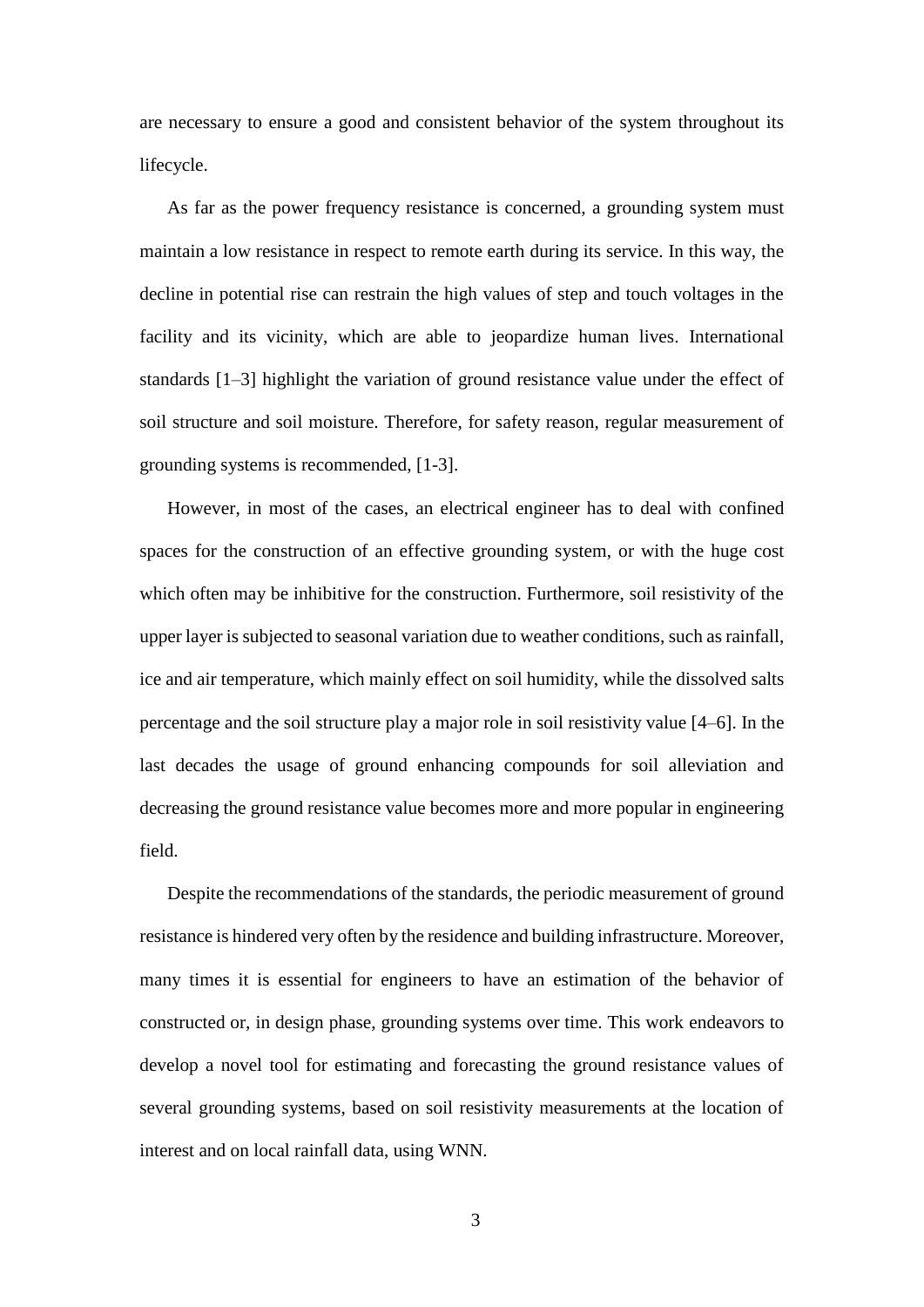#### **2. Wavelet Neural Networks**

#### 2.1 General description

Wavelet neural networks or, simply wavelet networks (WNs), are a new class of networks that combine the classic sigmoid neural networks (NNs) and the wavelet analysis (WA). WNNs have been used with great success in a wide range of applications. Wavelet analysis has proved to be a valuable tool for analyzing a wide range of time-series and has already been used with success in image processing, signal de-noising, density estimation, signal and image compression and time-scale decomposition. It is often regarded as a "microscope" in mathematics [7] and it is a powerful tool for representing nonlinearities [8]. However, WA is suitable for applications of small input dimension, since the construction of a wavelet basis is computationally expensive when the dimensionality of the input vector is relatively high [9].

Wavelet analysis decomposes a general function or signal into a series of (orthogonal) basis functions called wavelets, which have different frequency and time locations. More precisely, wavelet analysis decomposes time-series and images into component waves of varying durations called wavelets, which are localized variations of a signal [10,11]. As illustrated by Donoho and Johnstone [12], the wavelet approach is very flexible in handling very irregular data series. Ramsey [13] also comments that wavelet analysis has the ability to represent highly complex structures without knowing the underlying functional form, which is of great benefit in economic and financial research. A particular feature of the signal analyzed can be identified with the positions of the wavelets into which it is decomposed.

WNNs were proposed by Zhang and Benveniste [14] as an alternative to feedforward neural networks. The wavelet networks are a generalization of radial basis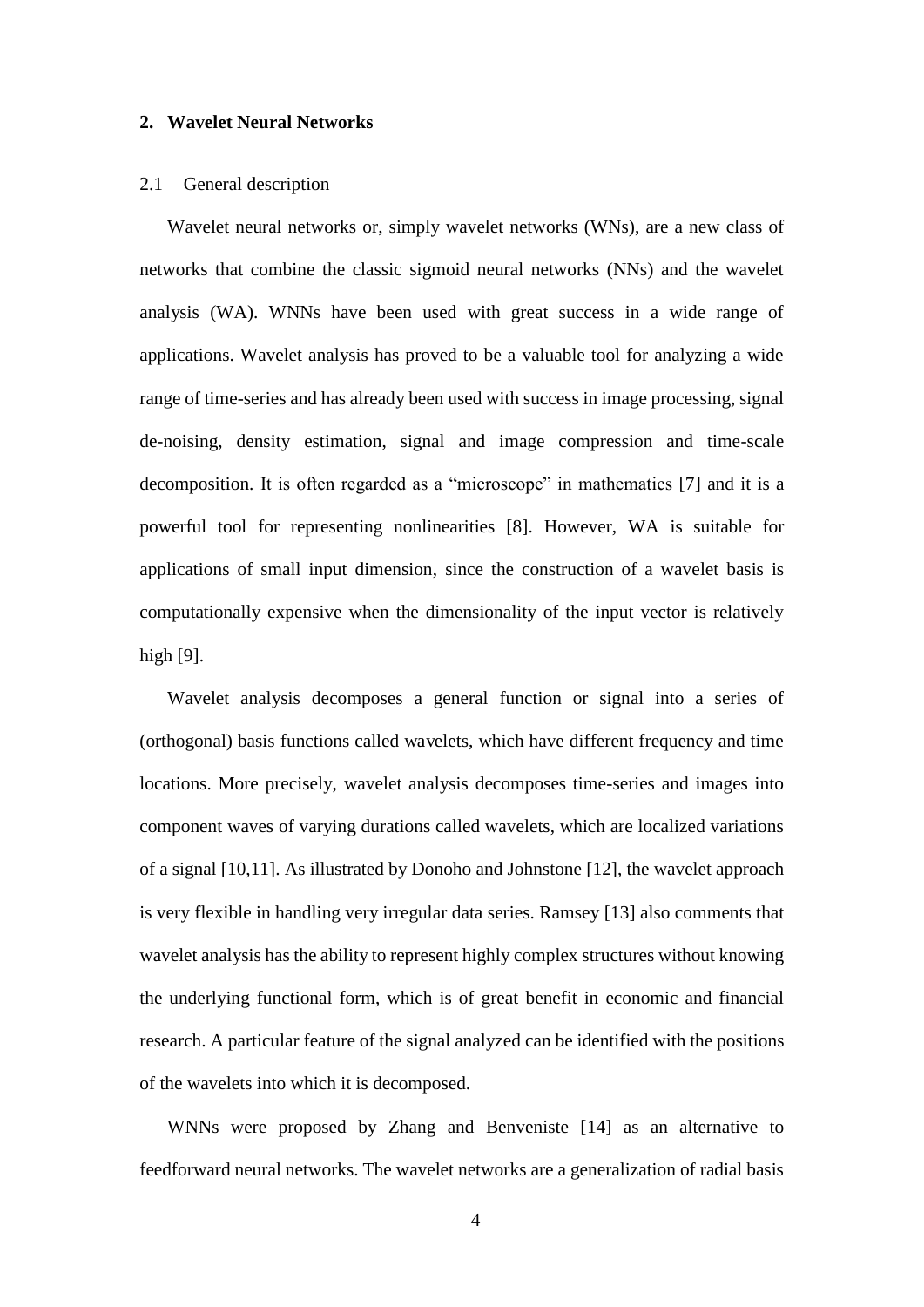function networks. They are one hidden-layer networks that use a wavelet as an activation function, instead of the classic sigmoidal family. It is important to mention here that the multidimensional wavelets preserve the "universal approximation" property that characterizes neural networks. The nodes (or wavelons) of the hidden layer are the wavelet coefficients of the function expansion that have a significant value. In Bernard et al. [15] various reasons were presented explaining why wavelets should be used instead of other transfer functions. In particular, firstly, wavelets have high compression abilities and, secondly, computing the value at a single point or updating the function estimate from a new local measure, involves only a small subset of coefficients.

## 2.2 Proposed WNN methodology and architecture for the estimation of ground resistance

In this study, a multidimensional WNN with a linear connection between the hidden units (wavelons) and the output is implemented. Moreover, in order for the model to perform well in the presence of linearity, direct connections from the input layer to the output layer are established. The structure of a single hidden-layer feedforward wavelet network is given in Fig. 1. The network output is given by the following expression:

$$
g_{\lambda}\left(\mathbf{x};\mathbf{w}\right) = \hat{\mathbf{y}}\left(\mathbf{x}\right) = w_{\lambda+1}^{[2]} + \sum_{j=1}^{\lambda} w_j^{[2]} \cdot \Psi_j\left(\mathbf{x}\right) + \sum_{i=1}^{m} w_i^{[0]} \cdot \mathbf{x}_i
$$
 (1)

In the above expression,  $\Psi_i(\mathbf{x})$  is a multidimensional wavelet which is constructed by the product of m scalar wavelets, **x** is the input vector, m is the number of network inputs,  $\lambda$  is the number of hidden units (HUs) and w stands for a network weight. The multidimensional wavelets are computed as follows:

$$
\Psi_{j}\left(x\right) = \prod_{i=1}^{m} \psi\left(z_{ij}\right) \tag{2}
$$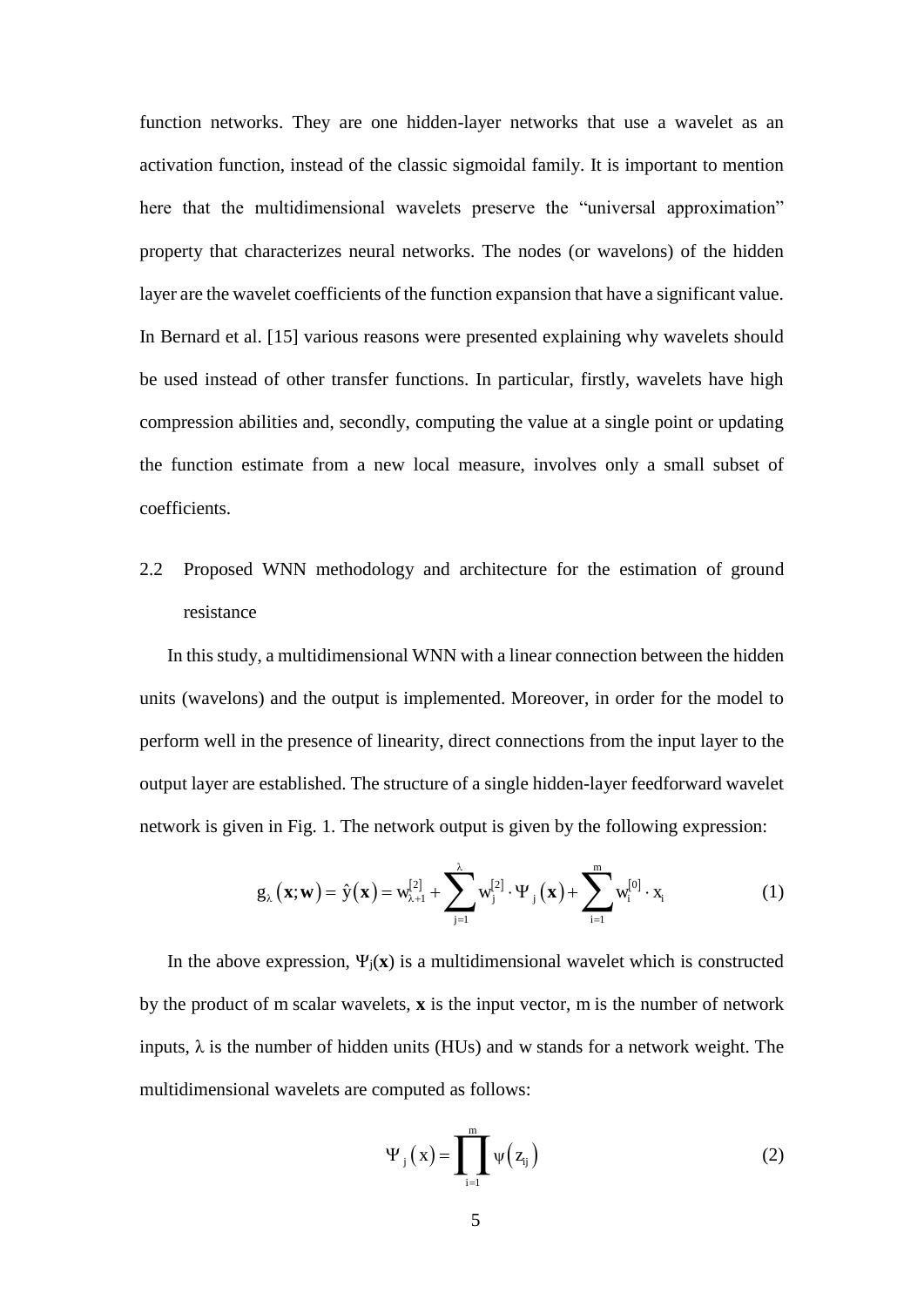where  $\psi$  is the mother wavelet and

$$
z_{ij} = \frac{x_i - w_{(\xi)ij}^{[1]}}{w_{(\xi)ij}^{[1]}}
$$
(3)

In the above expression,  $i=1,...m$ ,  $j=1,...\lambda+1$  and the weights w correspond to the translation  $(w_{(\xi)}^{[1]})$  and the dilation  $(w_{(\xi)}^{[1]})$  factors. The complete vector of the network parameters comprises  $w = (w_i^{0}w_i^{2}, w_{i+1}^{2}, w_{i+1}^{1}w_{i+1}^{1}w_{i+1}^{1}w_{i+1}^{1})$ . These parameters are adjusted during the training phase. Furthermore, the second derivative of the Gaussian, the so-called "Mexican Hat" wavelet is used which proved to be useful and to work satisfactorily in various applications [18–20]:

$$
\psi(z_{ij}) = (1 - z_{ij}^2) e^{-\frac{1}{2}z_{ij}^2}
$$
 (4)



Fig.1

A wavelet is a waveform of effectively limited duration that has an average value of zero and localized properties. Hence, a random initialization may lead to wavelons with a value of zero, affect the speed of training and lead to a local minimum of the loss function. Utilizing the information that can be extracted by the WA from the input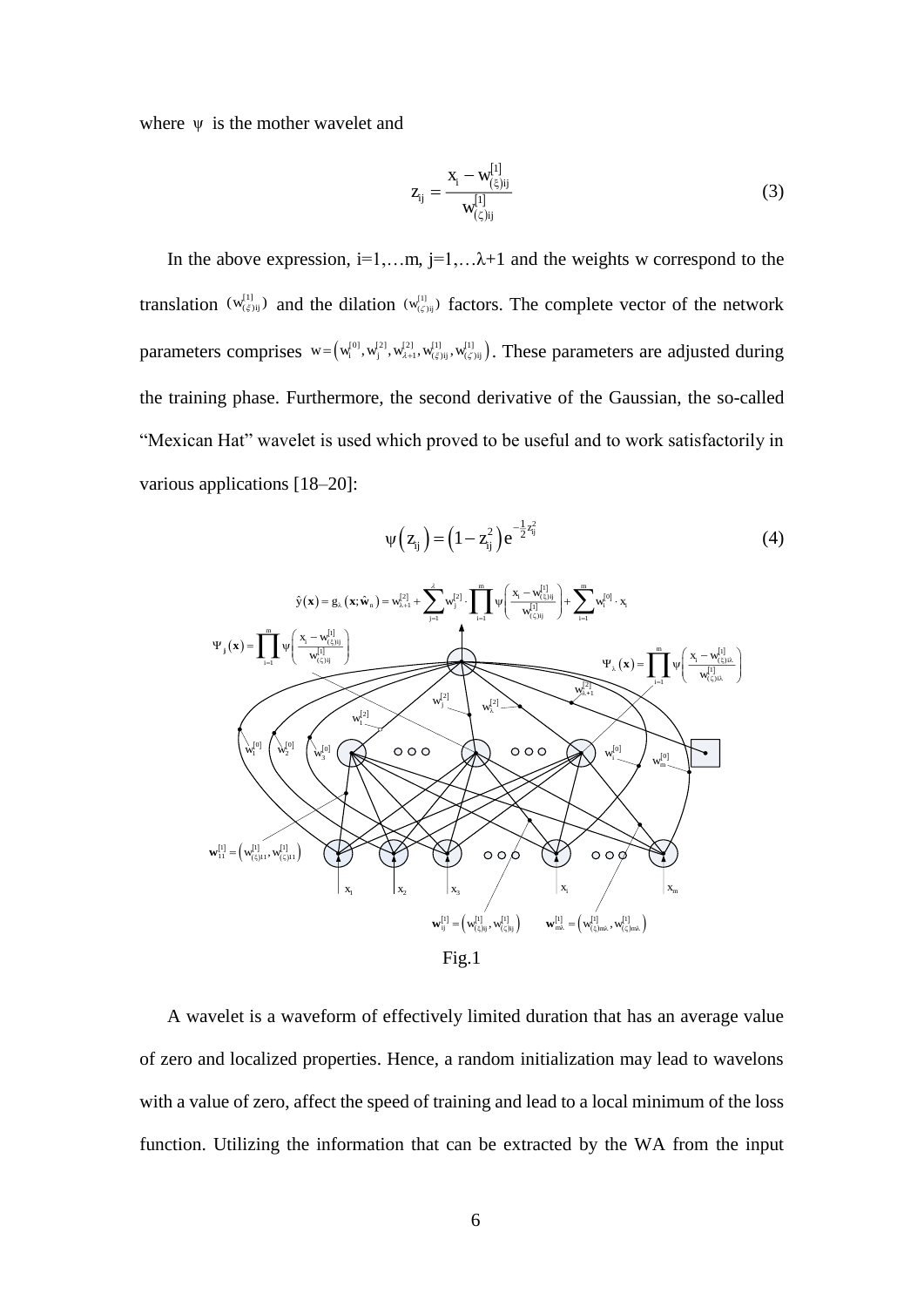dataset, the initial values of the parameters w of the network can be selected in an efficient way. Efficient initialization will result in less iterations in the training phase of the network and in training algorithms that will avoid local minima of the loss function in the training phase. In the present network the Backward Elimination (BE) method [9,20] is used for the initialization of the network parameters. The BE starts the regression by selecting all the available wavelets from the wavelet library. Then, the wavelet that contributes the least in the fitting of the training data is repeatedly eliminated. The drawback of BE is that it is computationally expensive but it is considered to have good efficiency.

After the initialization phase, the network is further trained in order to obtain the vector of the parameters  $w = \hat{w}_n$  which minimizes the loss function. The ordinary backpropagation algorithm (BP) is used for the training of the WNN, as it is probably the most popular algorithm used for training of WNNs. BP is less fast but also less prone to sensitivity to initial conditions than higher order alternatives. According to this algorithm the weights of the network are trained to minimize the mean squared error function (or loss function), which is given by the following formula:

$$
L_{n} = \frac{1}{n} \sum_{p=1}^{n} E_{p} = \frac{1}{2n} \sum_{p=1}^{n} e_{p}^{2} = \frac{1}{2n} \sum_{p=1}^{n} (y_{p} - \hat{y}_{p})^{2}
$$
(5)

where  $y_p$  is the target value,  $\hat{y}_p$  the network output and n the number of the patterns in the training set.

Thus, the weights  $w_i^{[0]}$ ,  $w_j^{[2]}$  and the parameters  $w_{(\xi)ij}^{[1]}$  and  $w_{(\zeta)ij}^{[1]}$  are trained during the learning phase for approximating the target function. A key decision related to the training of a WNN is the time the weight adjustment should end. Under the assumption that the WNN contains the number of wavelets that minimizes the prediction risk, the training stops when one of the following criteria is met: the cost function reaches a fixed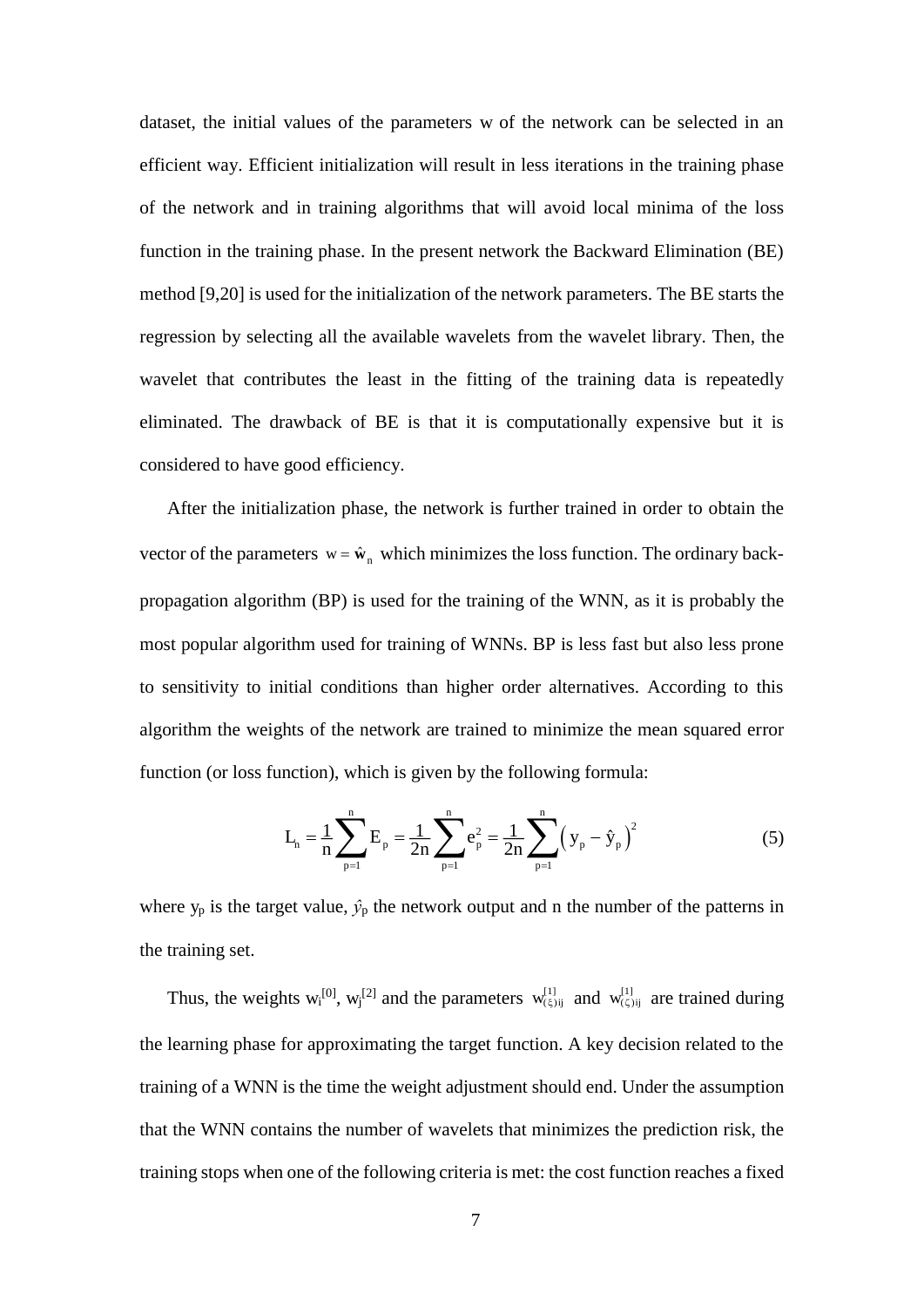lower bound, or the variations of the gradient or the variations of the parameters reaches a lower bound. These stopping criteria can be mathematically expressed as:

$$
\left| L_n(ep) - L_n(ep-1) \right| \leq \lim_{t_1} \tag{6}
$$

$$
\left| \frac{\partial L_n(ep)}{\partial w_t} - \frac{\partial L_n(ep-1)}{\partial w_t} \right| \leq \text{limit}_2 \tag{7}
$$

where  $L_n$  is the loss function, ep is the epoch and limit<sub>1</sub> and limit<sub>2</sub> are the predefined lower bounds.

Afterwards, one of the most crucial steps is to identify the correct topology of the network. A desired WNN architecture should contain as few HUs as necessary while at the same time it should explain as much variability of the training data as possible. The Minimum Prediction Risk (MPR) principle can be applied as the most suitable measure of the generalization ability of the network. The idea behind MPR is to estimate the out-of-sample performance of incrementally growing networks. More precisely, the prediction risk of a network  $g_{\lambda}(x;\hat{w}_n)$  is the expected performance of the network on new data that have not been introduced during the training phase and is given by:

$$
P_{\lambda} = E \left[ \frac{1}{n} \sum_{p=1}^{n} (y_{p}^{*} - \hat{y}_{p}^{*})^{2} \right]
$$
 (8)

In order to estimate the prediction risk and to find the network with the best predicting ability, a series of information criteria has developed. In this case, the Bayesian Information Criterion (BIC) is considered to be the most appropriate among the other criteria for the WNN construction, as its little computational burden doesn't affect the precision on estimations. First the WNN is constructed with zero HUs. Then, the corresponding information criterion is estimated. Next, one HU is added to the network and the procedure is repeated until the network contains a predefined maximum number of HUs. The number of HUs that produces the minimum prediction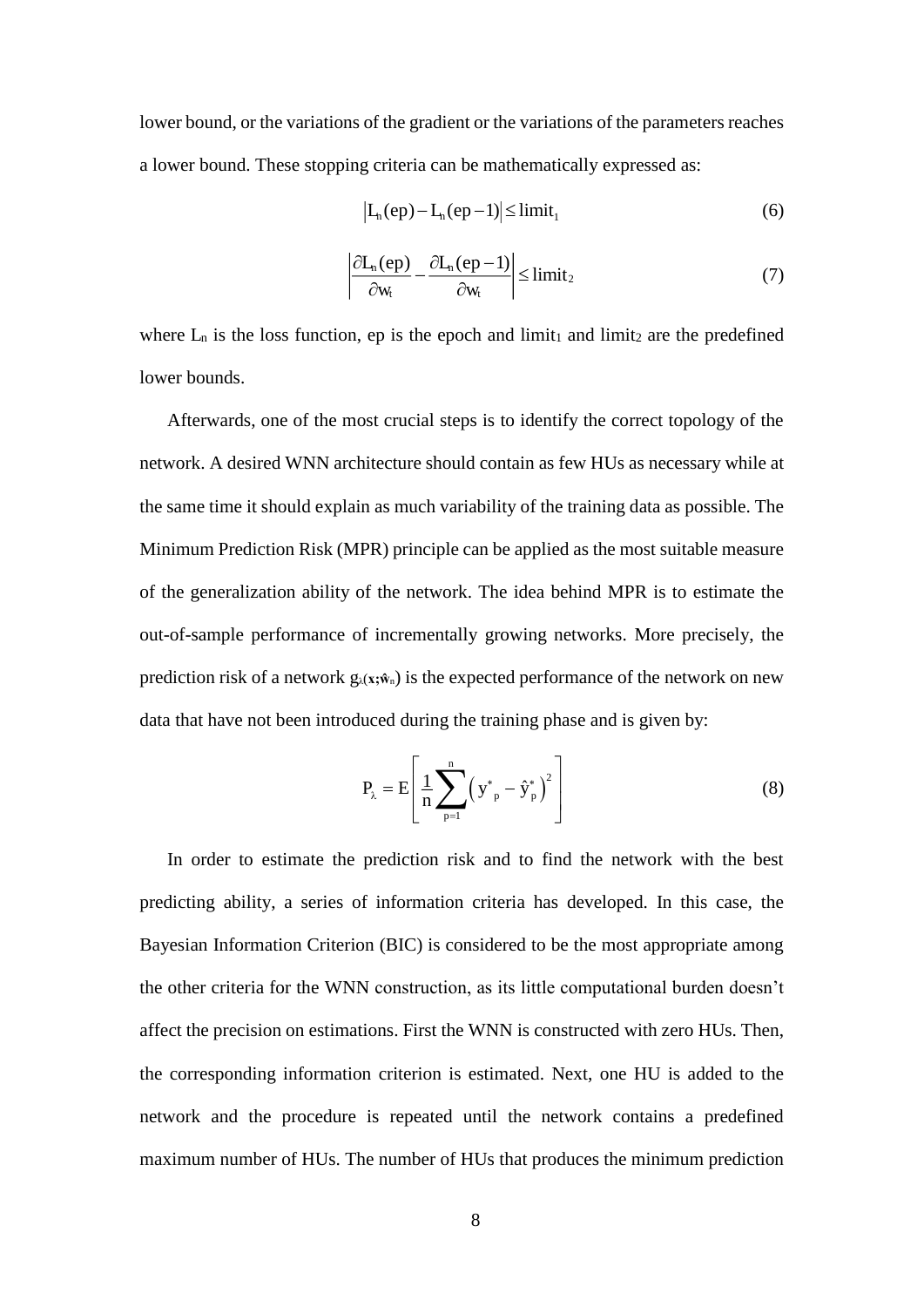risk is the number of the appropriate wavelets for the construction of WNN. The BIC is expressed as:

$$
J_{\text{BIC}} = \frac{1}{n} \sum_{p=1}^{n} (y_p - \hat{y}_p)^2 + \frac{k \hat{\sigma}^2 \ln(n)}{n}
$$
(9)

where k is the number of the parameters of the network, n the number of the training patterns and  $\sigma^2$  the noise variance estimator.

Finally, a variable selection algorithm is applied during the WNN construction, aiming to determine the most significant input variables for the network output. In real problems it is important to determine correctly the explanatory variables. In most problems there is a little information about the relationship of any explanatory variable with the dependent variable. As a result, unnecessary explanatory variables are included in the model reducing its predictive power. Among various sensitivity criteria and model fitness criteria the Sensitivity Based Pruning (SBP) [11] is chosen for the variable selection of the examined architecture. The SBP method quantifies a variable's relevance to the model by the effect on the empirical loss of the replacement of that variable by its mean and is given by:

$$
SBP\left(\mathbf{x}_{j}\right)=\mathbf{L}_{h}\left(\mathbf{x};\hat{\mathbf{w}}_{n}\right)-\mathbf{L}_{h}\left(\overline{\mathbf{x}}^{(j)};\hat{\mathbf{w}}_{n}\right) \tag{10}
$$

where 
$$
\overline{\mathbf{x}}^{(j)} = (x_{1,t}, x_{2,t}, ..., \overline{x}_j, ..., x_{m,t})
$$
 (11)

and

$$
\overline{\mathbf{x}}_{j} = \frac{1}{n} \sum_{t=1}^{\infty} \mathbf{x}_{j,t}
$$
 (12)

The proposed methodology for the estimation of ground resistance value of each rod can be concisely illustrated in the flowchart of Fig. 2.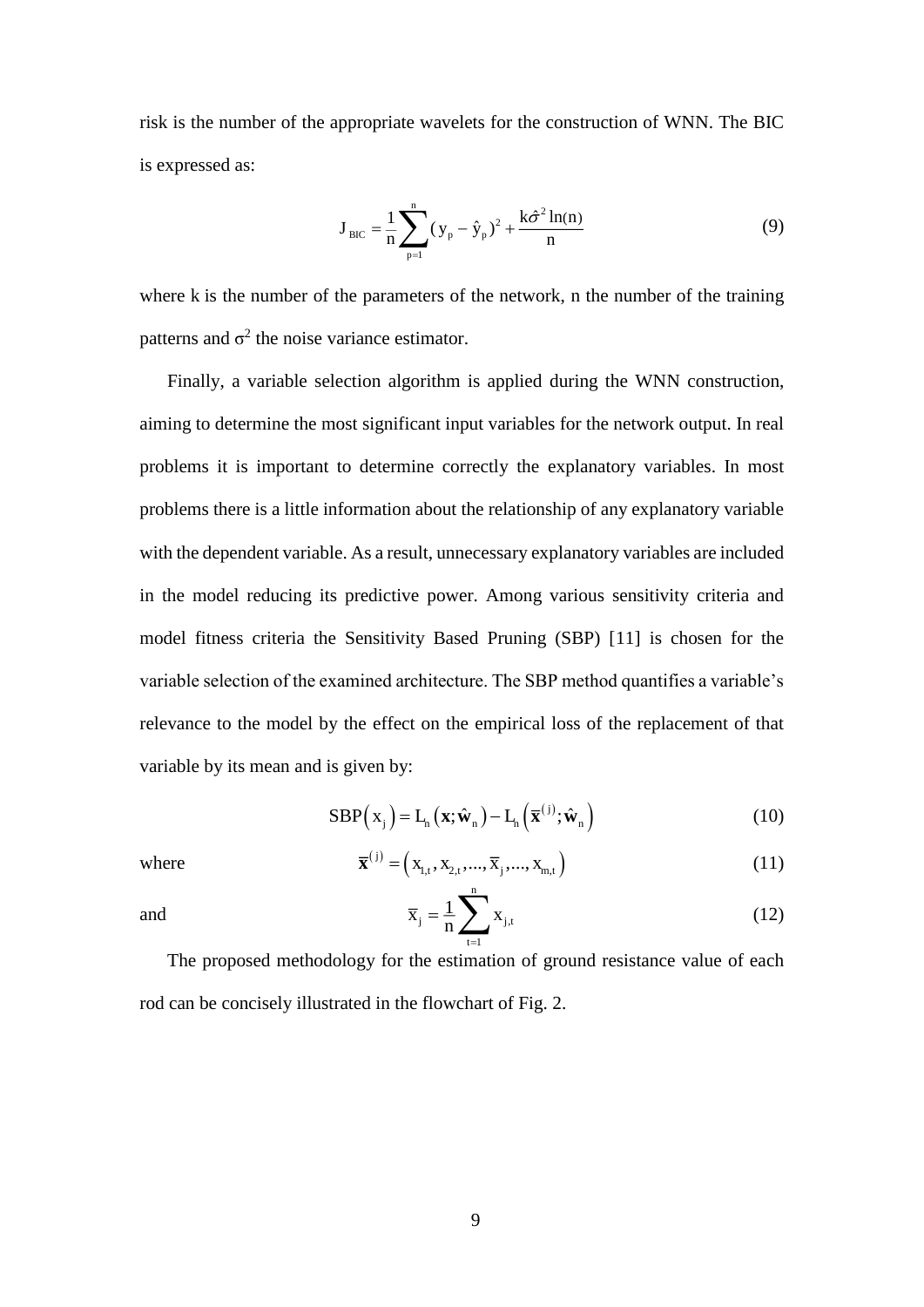

Fig.2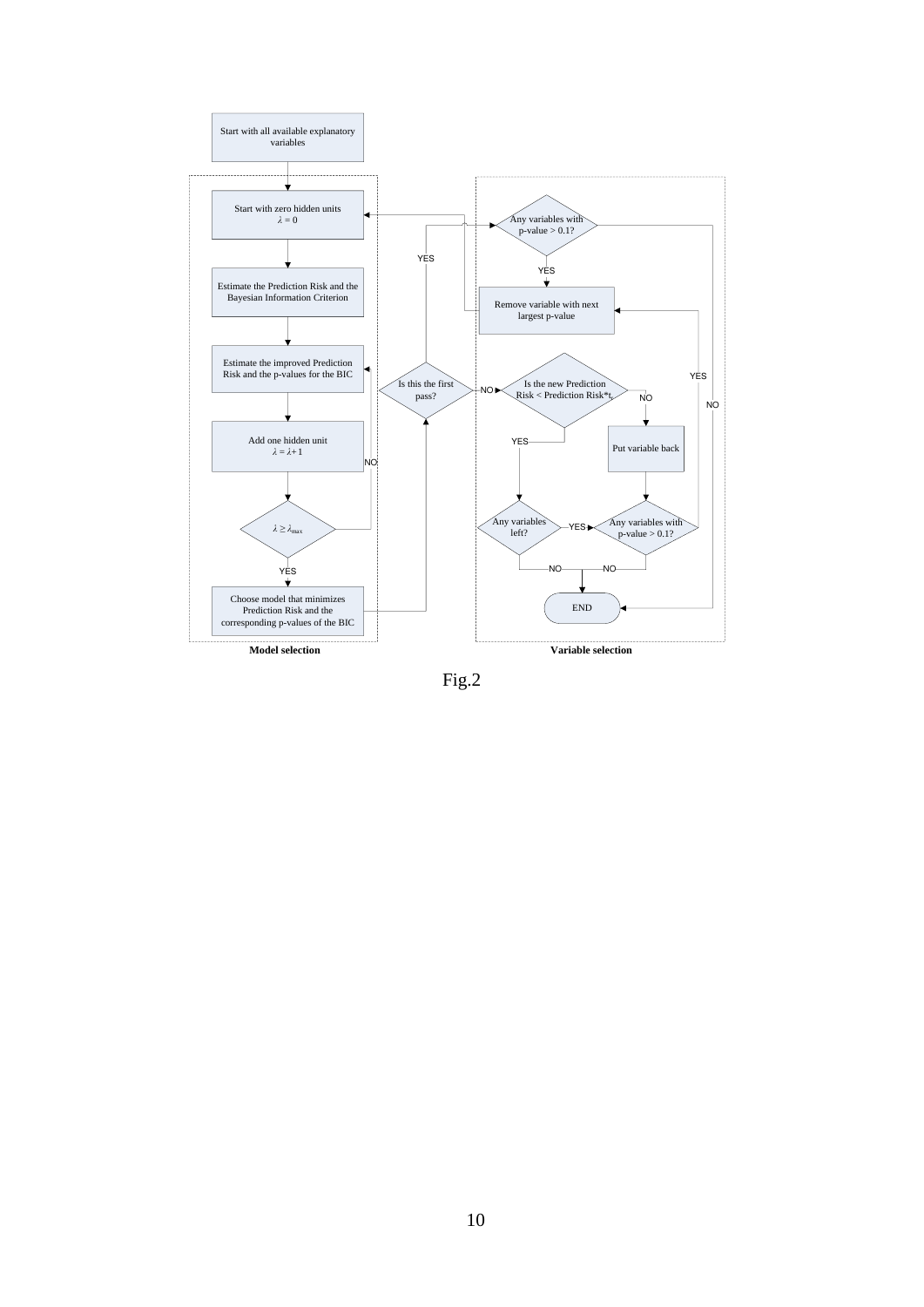#### **3. Experimental settings and results**

#### 3.1 Experimental set-up and measurements

The necessary dataset for the training of the developed WN has been obtained from



the measurements of a full scale field test. In the present work, five grounding rods, St/e-Cu type A, dimensioned 17x1500mm, with a minimum copper thickness  $254\mu m$ , have been evaluated in field conditions [16]. The rod  $G_1$  has been driven into natural soil, while  $G_2$  has been encased in conductive concrete,  $G_3$  in slurry bentonite,  $G_4$  and  $G_5$ in commercial chemical ground enhancing compounds, tagged as compound A and

compound B respectively. A schematic representation of each rod encased in ground enhancing compound for this experiment is given in Fig. 3. The cylinder of Fig. 3 contains a different enhancing compound each time and, therefore, this results in four grounding systems with different behavior and time variation of their ground resistance. The soil in the testing terrain is composed of cobbles and gravel in the percentage of 54.8%, sand in 39.5% and silt clay in 5.7%.

The measurements performed at the experimental field, for a period of 44 months, concern soil resistivity ( $\rho$ ) in the depths of 1m, 2m, 4m, 6m and 8m, ground resistance  $(R_g)$  of the five tested rods and rainfall height (r). The ground resistance of each rod has been measured using the fall of potential method and the soil resistivity according to the Wenner method. For this purpose, a Megger / DET2/2 auto earth tester has been used. The experimental process is fully complied with the specifications of the relative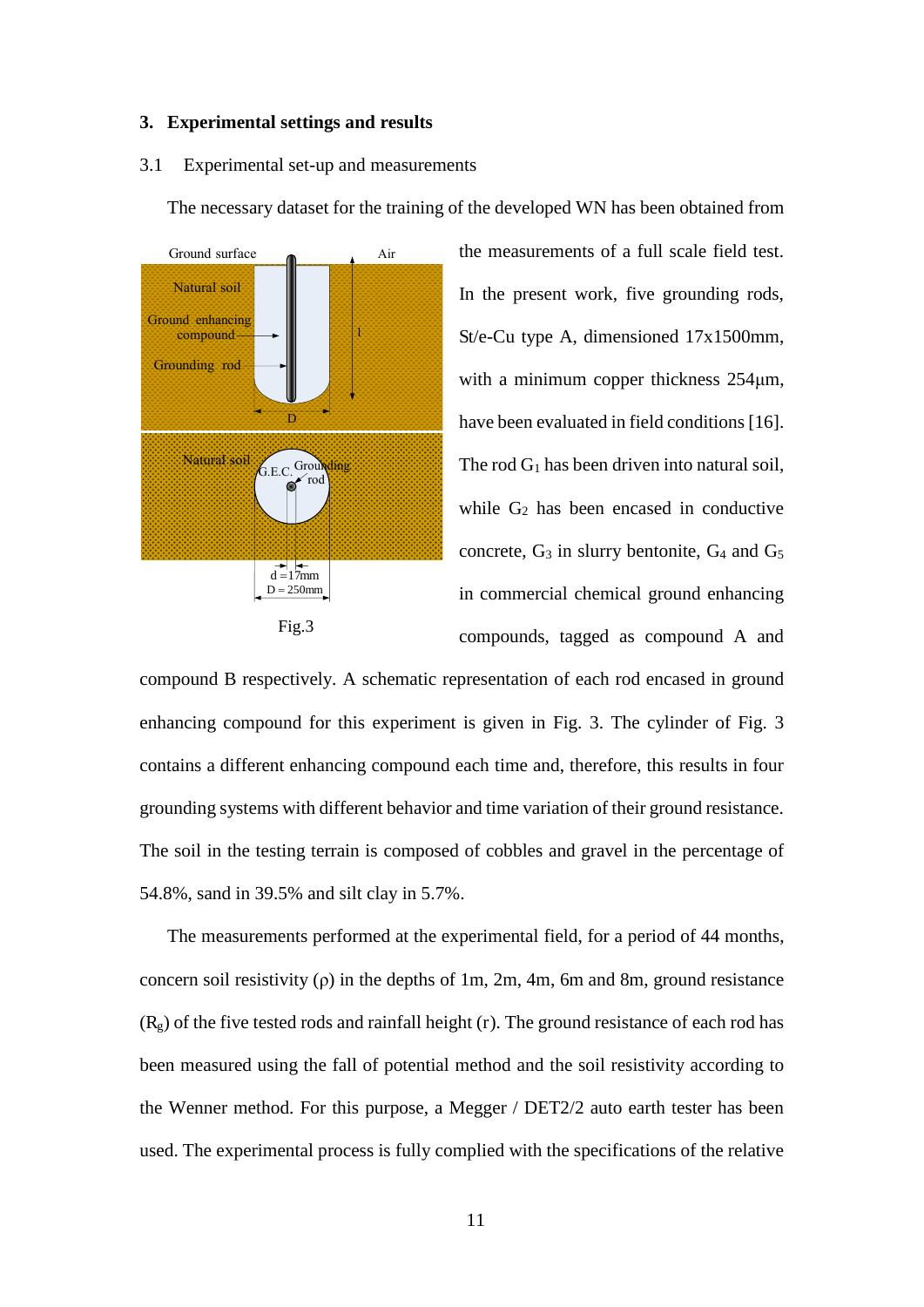standard [3]. The rainfall data have been collected from the database of a meteorological station which is installed near the testing field, inside the university campus, and it is in the service of the Hydrological Observatory of Athens [17]. The results of the field measurements used for the construction of the WNN estimation model are illustrated in Figs. 4 and 5.



Fig. 5

#### 3.2 Application of WNN and results

In previous work [21], a non-linear non-parametric WNN model has developed using a smaller dataset which contained the measurements from three tested rods of the same type in natural soil, conductive concrete and chemical compound. In the present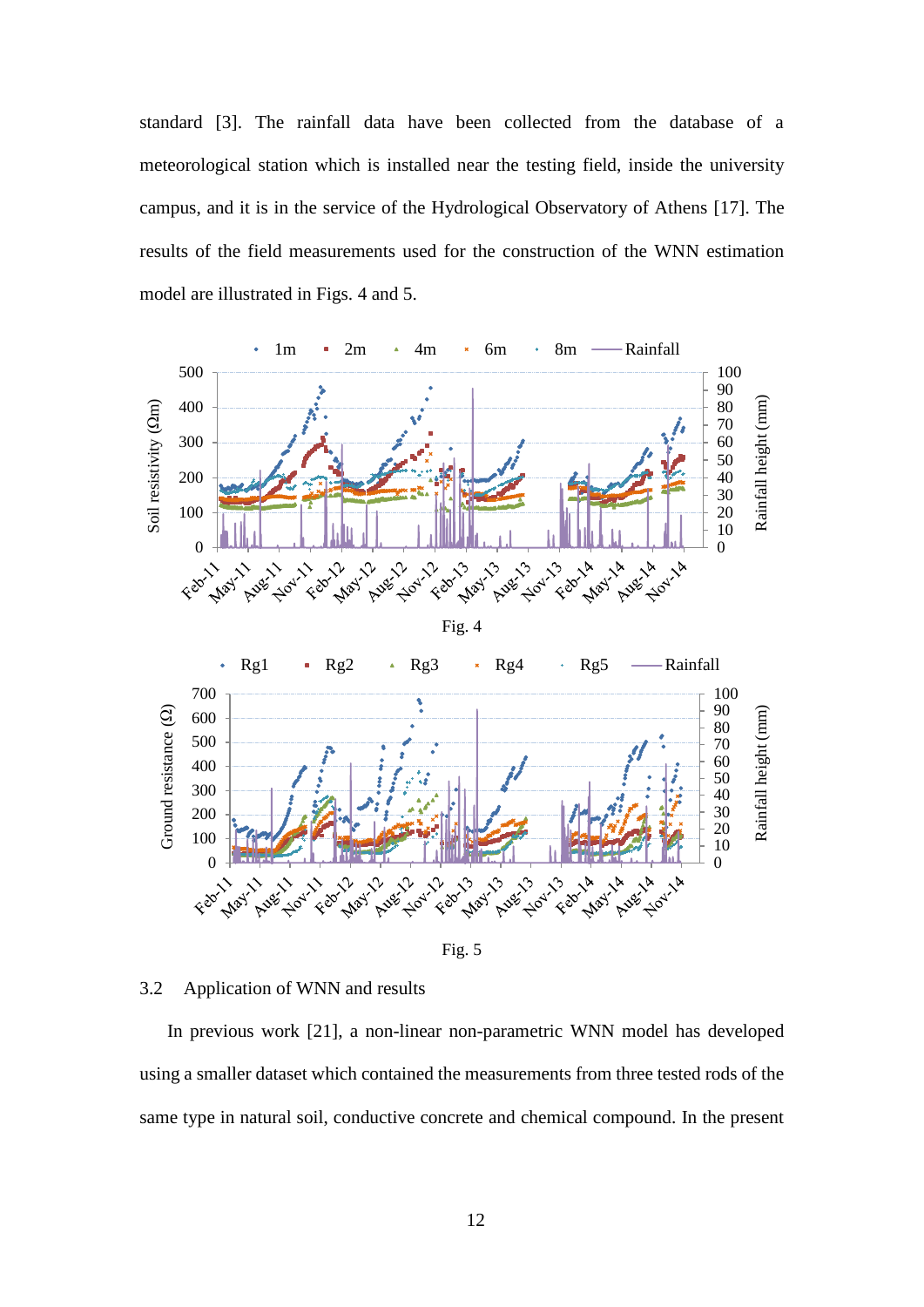work for the problem of ground resistance estimation a multidimensional WNN with a linear connection between the HUs and the output is applied.

The set of independent variables consists of: a) soil resistivity,  $\rho_{id}$ , in 1m, 2m, 4m, 6m and 8m depth, i, on the day, d. (Fig. 4), b) the mean weekly soil resistivity,  $\rho_{iw}$ , in the same depths which is the average of the last seven days c) the mean monthly soil resistivity,  $\rho_{\text{im}}$ , in depths of 1m and 2m which is the average of the last month, d) the total rainfall height of the measurement day,  $r_d$ , e) the weekly total rainfall height,  $r_w$ , which is the total rainfall height in the last seven days and f) the total rainfall height for the last month,  $r_m$ . It is noted that  $i = 1, 2, 4, 6, 8m$  in depth. The dependent or output variable is the ground resistance  $R_g$  of each tested grounding system the next day (Fig. 5). Hence, we use the measurements that are available today in order to forecast the ground resistance,  $R_g$ , tomorrow. For each rod a separate network is constructed.

The initialization of the network parameters is performed by the BE method, starting the regression by selecting all the available wavelets from the wavelet library. Then, the wavelet that contributes the least in the fitting of the training data is repeatedly eliminated.

The experimental dataset comprises 337 input/output patterns, ranging from February 2011 to November 2014. It is composed of the values illustrated, in detail, in Figs. 4 and 5 and it is split randomly into two sets:

 The training set (or in-sample set) consists of 237 patterns (i.e. 70% of the original dataset) and is used for the training of the network. In other words, the construction of the architecture of the network, i.e. find the optimal number of hidden units, the variable selection as well as to learn the relationship between the input and the output variables.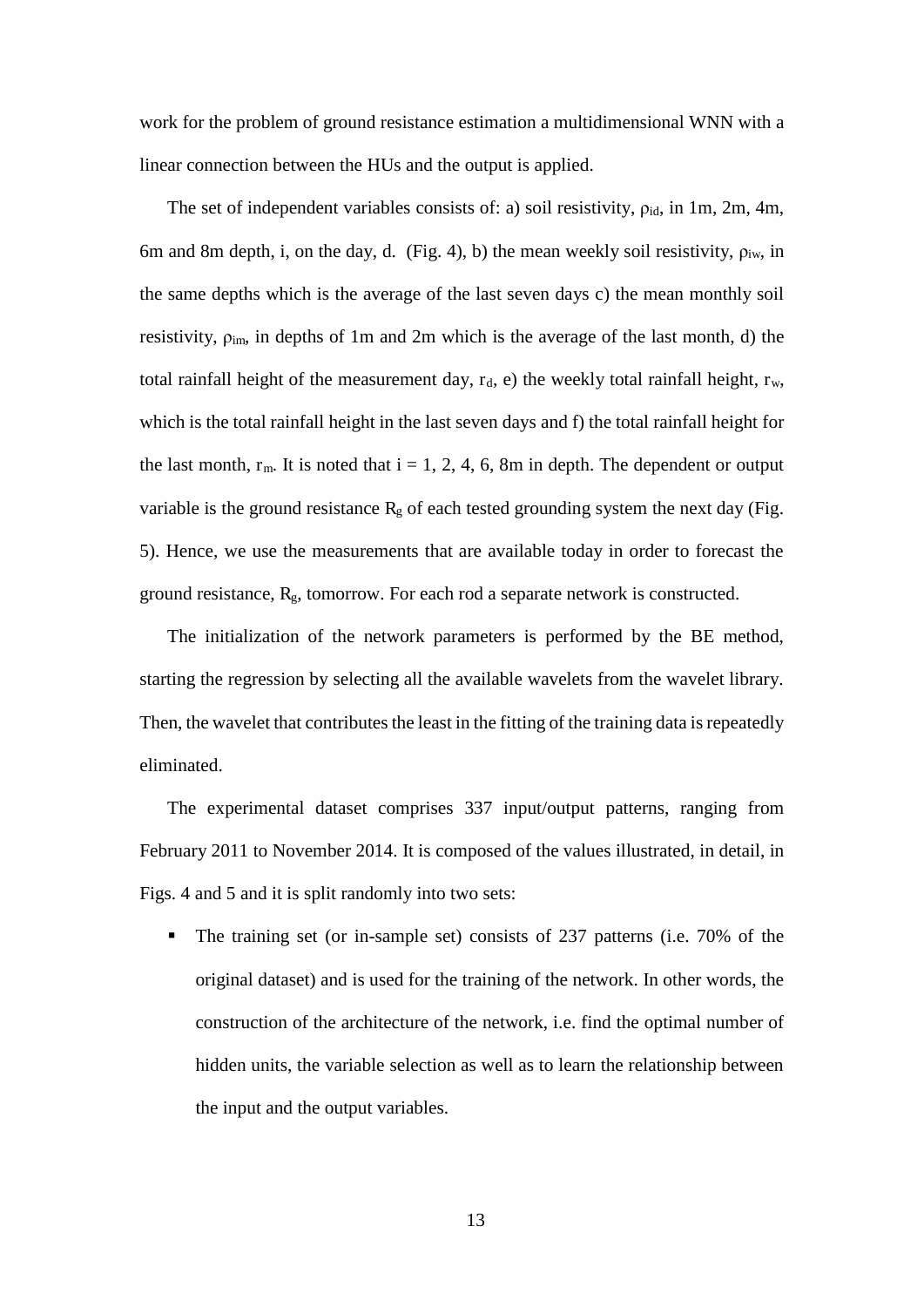The forecasting set (or out-of-sample set) consists of 100 patterns (i.e. 30% of the original dataset) and is used for the evaluation of the predicting ability of the network. Note that the out-of-sample set was not used during the training of the network.

A common approach is to further divide the in-sample set into a training set and a validation set. Instead, one of the advantages of the Model Identification algorithm, [10], outlined in Fig. 2, is that a validation set is not needed. As a result, a better training of the WNN is obtained since the whole available in-sample dataset is used for training. The WNN is trained with the use of the Batch mode with constant learning rate  $\eta$ =0.1 and zero momentum term. The second derivative of the Gaussian, i.e. the "Mexican Hat" wavelet, given by (4), is used as an activation function. For the model and the variable selection, the BIC and the SBP criteria were used respectively.

In [21], the proposed algorithm has been carried out for two scenarios. In the first one, the variable selection algorithm with the SBP criterion was applied in order to find the statistical significant variables. Hence, only a subset of the available variables were used for the network training. In the second one, no variable selection was applied and all available input variables of the dataset were used. The preliminary results in [21] indicate that, applying the variable selection algorithm (SBP), the network performed much better, yielding very high correlation values. As it is presented in [10-11] the variable selection algorithm can reduce the complexity of the network, reduce training time and improve the network's predicting ability.

Hence, the authors, propelled by the results of the previous study, decided to apply the SBP as a variable selection method for all the electrodes. In Table 1 the selected variables as well as the optimal number of HUs for each network are presented. In addition various error criteria, such as the normalised mean square error (NMSE) and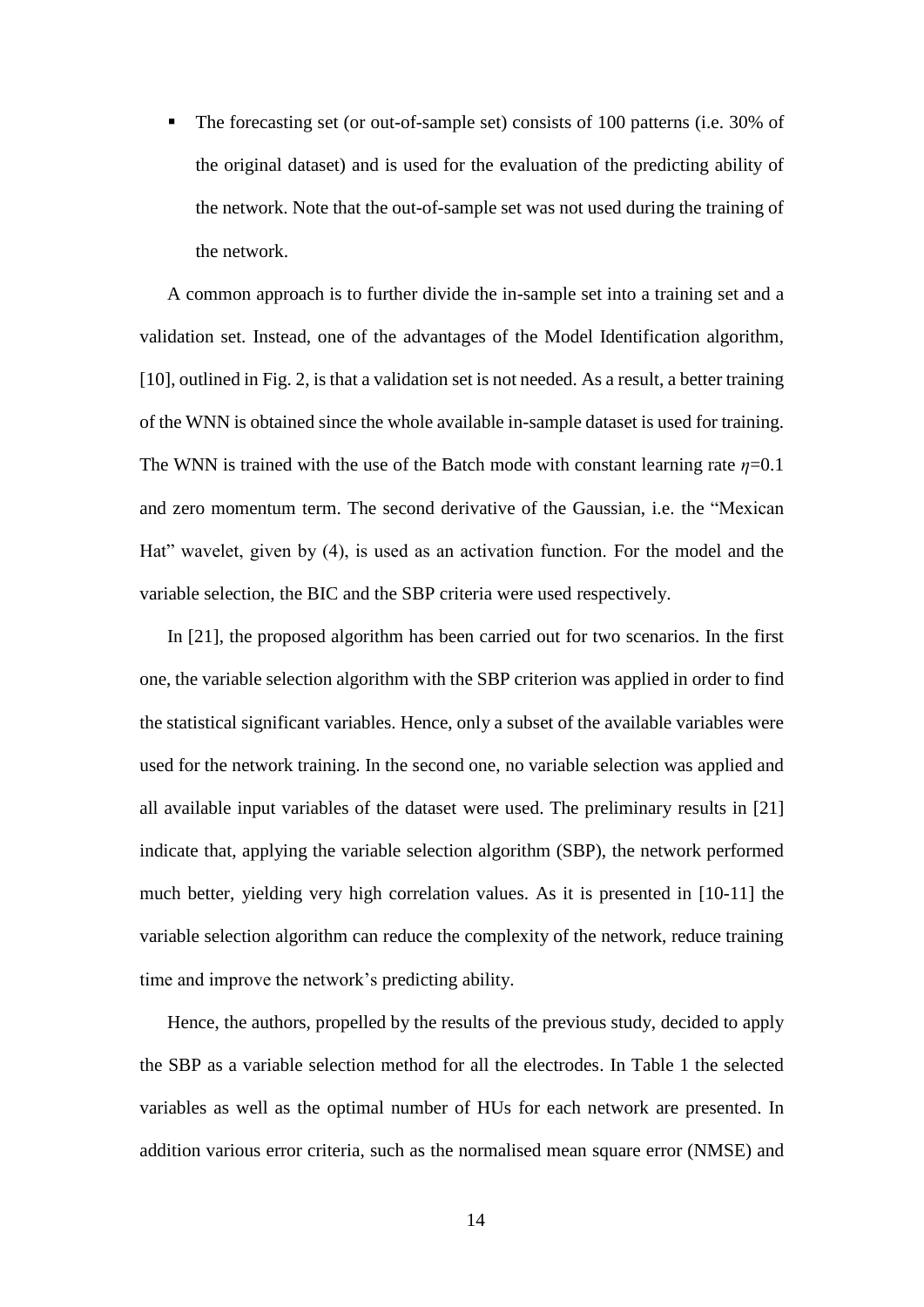the symmetrical mean absolute percentage error as well as the  $R^2$  and the  $\overline{R}^2$  are presented.

The fitting results of the out-of-sample set for the five electrodes are illustrated in Figs. 6–10. The horizontal axis is calibrated according to the serial number of the outof-sample patterns. It is clear that, when the variable selection framework is applied, the WNN can accurately approximate the real data.





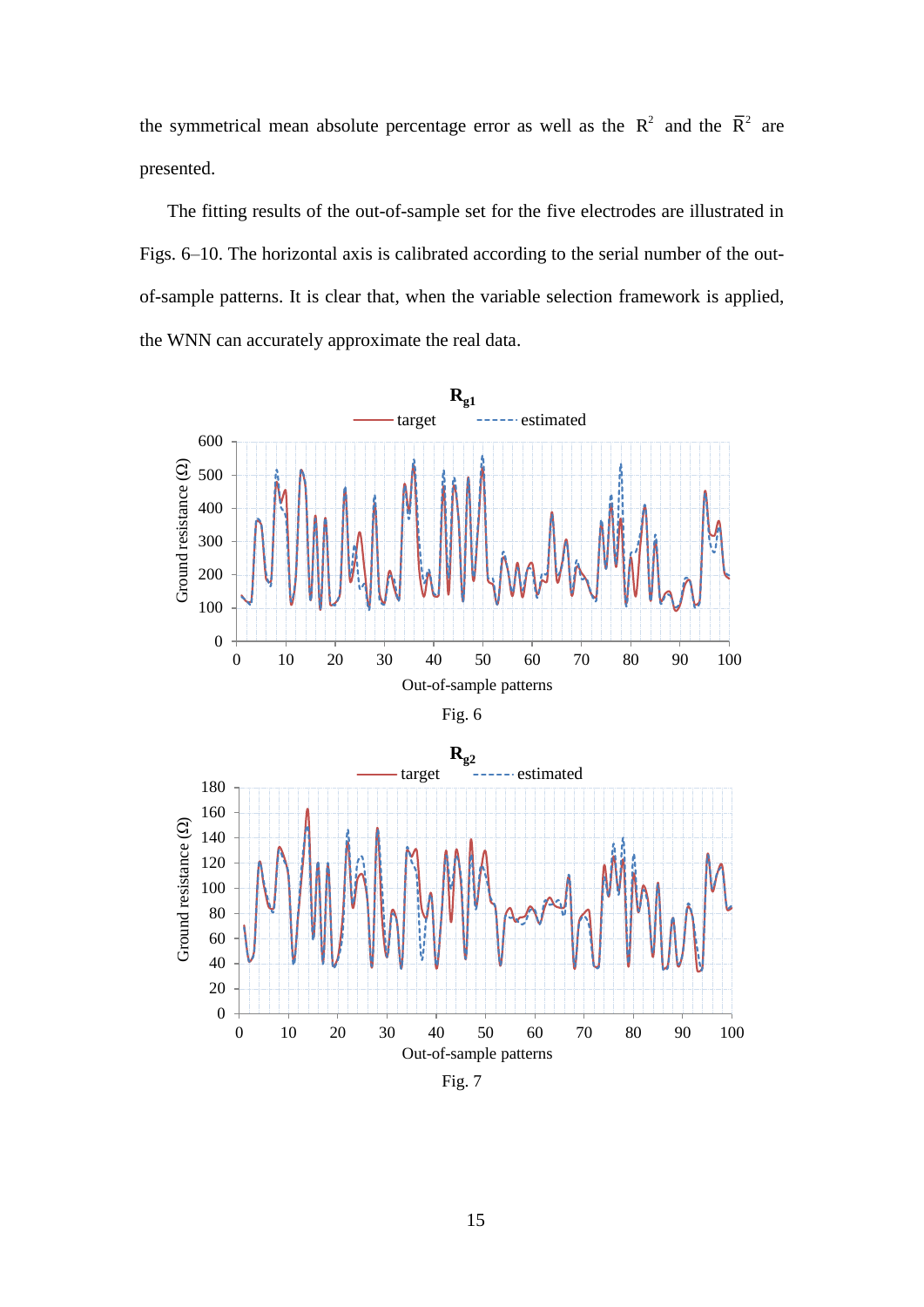







Table 1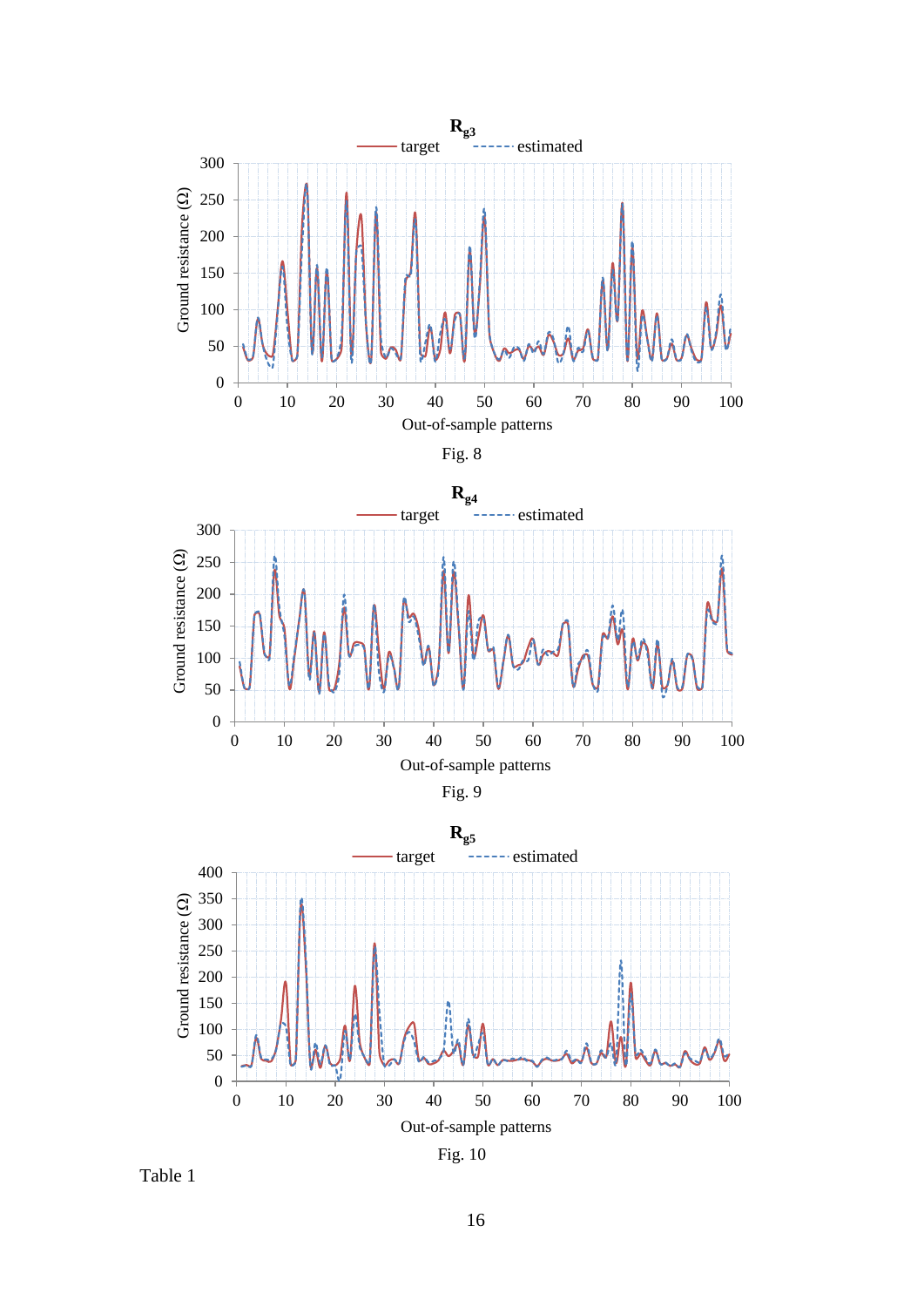|     |                         | In-sample                                                                                                                                                  | Out-of-sample                                                                            |  |  |  |  |  |
|-----|-------------------------|------------------------------------------------------------------------------------------------------------------------------------------------------------|------------------------------------------------------------------------------------------|--|--|--|--|--|
| Rg1 |                         | Variables: $r_d$ , $r_w$ , $\rho_{1d}$ , $\rho_{4d}$ , $\rho_{1w}$ , $\rho_{6w}$ , $\rho_{8w}$ , $\rho_{1m}$ , $\rho_{2m}$<br>HU: 13                       |                                                                                          |  |  |  |  |  |
|     | <b>NMSE</b>             | 0.0035                                                                                                                                                     | 0.0768                                                                                   |  |  |  |  |  |
|     | <b>SMAPE %</b>          | 1.17                                                                                                                                                       | 4.04                                                                                     |  |  |  |  |  |
|     | $R^2$                   | 0.9983                                                                                                                                                     | 0.9644                                                                                   |  |  |  |  |  |
|     | $R^2$ adjusted          | 0.9965                                                                                                                                                     | 0.9232                                                                                   |  |  |  |  |  |
| Rg2 |                         | Variables: $\rho_{2d}$ , $\rho_{4d}$ , $\rho_{8d}$ , $\rho_{4w}$ , $\rho_{1m}$ , $\rho_{2m}$<br>HU: 16                                                     |                                                                                          |  |  |  |  |  |
|     | <b>NMSE</b>             | 0.0188                                                                                                                                                     | 0.0674                                                                                   |  |  |  |  |  |
|     | <b>SMAPE</b> %          | 1.17                                                                                                                                                       | 2.86                                                                                     |  |  |  |  |  |
|     | $R^2$                   | 0.9905                                                                                                                                                     | 0.9665                                                                                   |  |  |  |  |  |
|     | $R^2$ adjusted          | 0.9812                                                                                                                                                     | 0.9326                                                                                   |  |  |  |  |  |
| Rg3 |                         | Variables: $r_d$ , $r_w$ , $r_m$ , $\rho_{1d}$ , $\rho_{2d}$ , $\rho_{4d}$ , $\rho_{6d}$ , $\rho_{1w}$ , $\rho_{6w}$ ,<br>HU: 12<br>$\rho_{8w}, \rho_{1m}$ |                                                                                          |  |  |  |  |  |
|     | <b>NMSE</b>             | 0.0037                                                                                                                                                     | 0.0205                                                                                   |  |  |  |  |  |
|     | <b>SMAPE %</b>          | 2.25                                                                                                                                                       | 4.63                                                                                     |  |  |  |  |  |
|     | $R^2$                   | 0.9981                                                                                                                                                     | 0.9898                                                                                   |  |  |  |  |  |
|     | $R^2$ adjusted          | 0.9963                                                                                                                                                     | 0.9795                                                                                   |  |  |  |  |  |
| Rg4 |                         | Variables: $\rho_{1d}$ , $\rho_{8d}$ , $\rho_{4w}$ , $\rho_{1m}$ , $\rho_{2m}$<br>HU: 15                                                                   |                                                                                          |  |  |  |  |  |
|     | <b>NMSE</b>             | 0.0105                                                                                                                                                     | 0.0371                                                                                   |  |  |  |  |  |
|     | <b>SMAPE %</b>          | 1.33                                                                                                                                                       | 2.79                                                                                     |  |  |  |  |  |
|     | $R^2$                   | 0.9948                                                                                                                                                     | 0.9844                                                                                   |  |  |  |  |  |
|     | $R^2$ adjusted          | 0.9895                                                                                                                                                     | 0.9629                                                                                   |  |  |  |  |  |
| Rg5 |                         |                                                                                                                                                            | Variables: $\rho_{4d}$ , $\rho_{6d}$ , $\rho_{8d}$ , $\rho_{2w}$ , $\rho_{1m}$<br>HU: 12 |  |  |  |  |  |
|     | <b>NMSE</b>             | 0.0031                                                                                                                                                     | 0.2536                                                                                   |  |  |  |  |  |
|     | <b>SMAPE %</b>          | 2.35                                                                                                                                                       | 7.57                                                                                     |  |  |  |  |  |
|     | $R^2$                   | 0.9985                                                                                                                                                     | 0.8788                                                                                   |  |  |  |  |  |
|     | $\mathbb{R}^2$ adjusted | 0.9969                                                                                                                                                     | 0.7464                                                                                   |  |  |  |  |  |
|     | NMSF·                   |                                                                                                                                                            | normalized mean squared error                                                            |  |  |  |  |  |

| SMAPE:           | normalized mean squared error<br>symmetric mean absolute percentage error |
|------------------|---------------------------------------------------------------------------|
| $\mathbb{R}^2$ : | coefficient of determination                                              |

#### **4. Analysis**

The results show that employing the proposed WNN methodology, developed in this study, the estimation and forecast of ground resistance can be performed with great accuracy. Employing a WNN, a good fit on the data was obtained and the dynamics between the input and the output variables were discovered. This allowed the production of accurate out-of-sample forecast. In addition, it seems to constitute a useful and powerful tool for the disclosure of crucial data about the effect of rainfall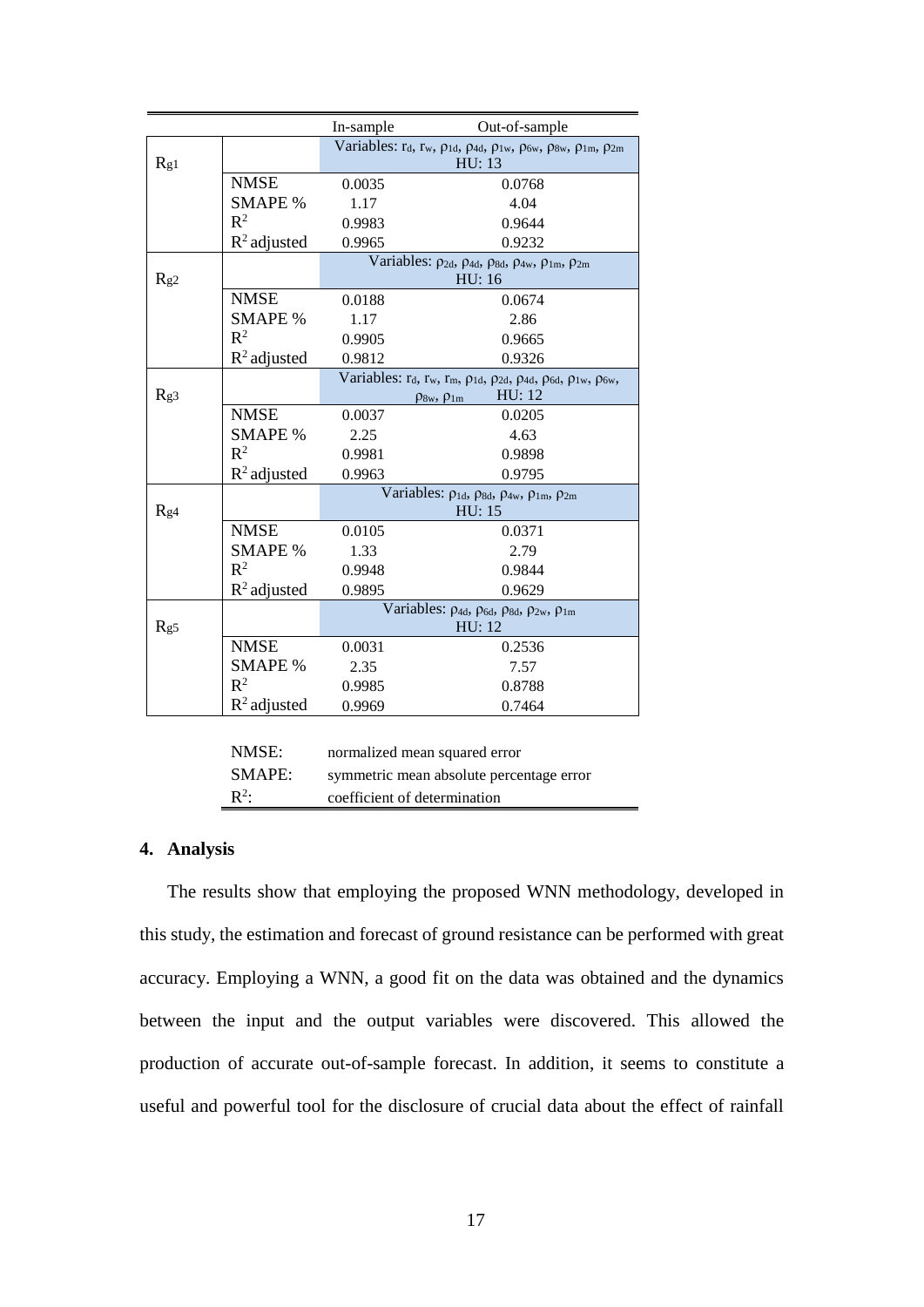and soil humidity on the behavior and the performance of ground enhancing compounds.

According to the results of Table 1, the SMAPE values of the WNN forecasts for the out-of-sample set lie on good levels, with the wavelet networks of the rods  $G_2$ (conductive concrete) and G4 (chemical compound A) yielding the lowest values (2.86% and 2.79% respectively). This fact could be attributed to the more stable and, consequently, more predictable ground resistance these two grounding systems present throughout the forty four-month experiment (see Fig. 3). In addition, the WN for  $G_3$ (slurry bentonite) yields the best correlation results with the highest  $R^2$  and adjusted  $R^2$ coefficients, 0.9898 and 0.9795 respectively. This is also evident in Fig. 8 where, the almost real and forecasted values of the ground resistance are presented. The good performance of the WNN for the rod  $G_4$  is also shown in Fig. 9, while Figs. 6–7 illustrate a slightly worse forecast (almost  $2\%$  lower) for the rods  $G_1$  and  $G_2$  than the corresponding one of G4.

On the contrary, for rod  $G_5$  the WNN produce slightly worse forecasts (Fig. 10). The values of 7.57%, 0.8788 and 0.7464 for SMAPE,  $R^2$  and adjusted  $R^2$  are at a disadvantage against the corresponding values of the other materials despite the fact that, the chemical compound B presents the lowest ground resistance values for the biggest part of the experimental cycle.

The variable selection method has proved to be a valuable tool for the assessment and the characterization of each enhancing compound, based on the effect of rainfall and soil humidity on their behavior. More precisely, it is indicated that the rainfall variables are statistically significant for the prediction of ground resistance for the grounding systems  $G_1$  and  $G_3$  in contrast to the other systems. These results point out that the rainfall variables are too significant for the determination of the ground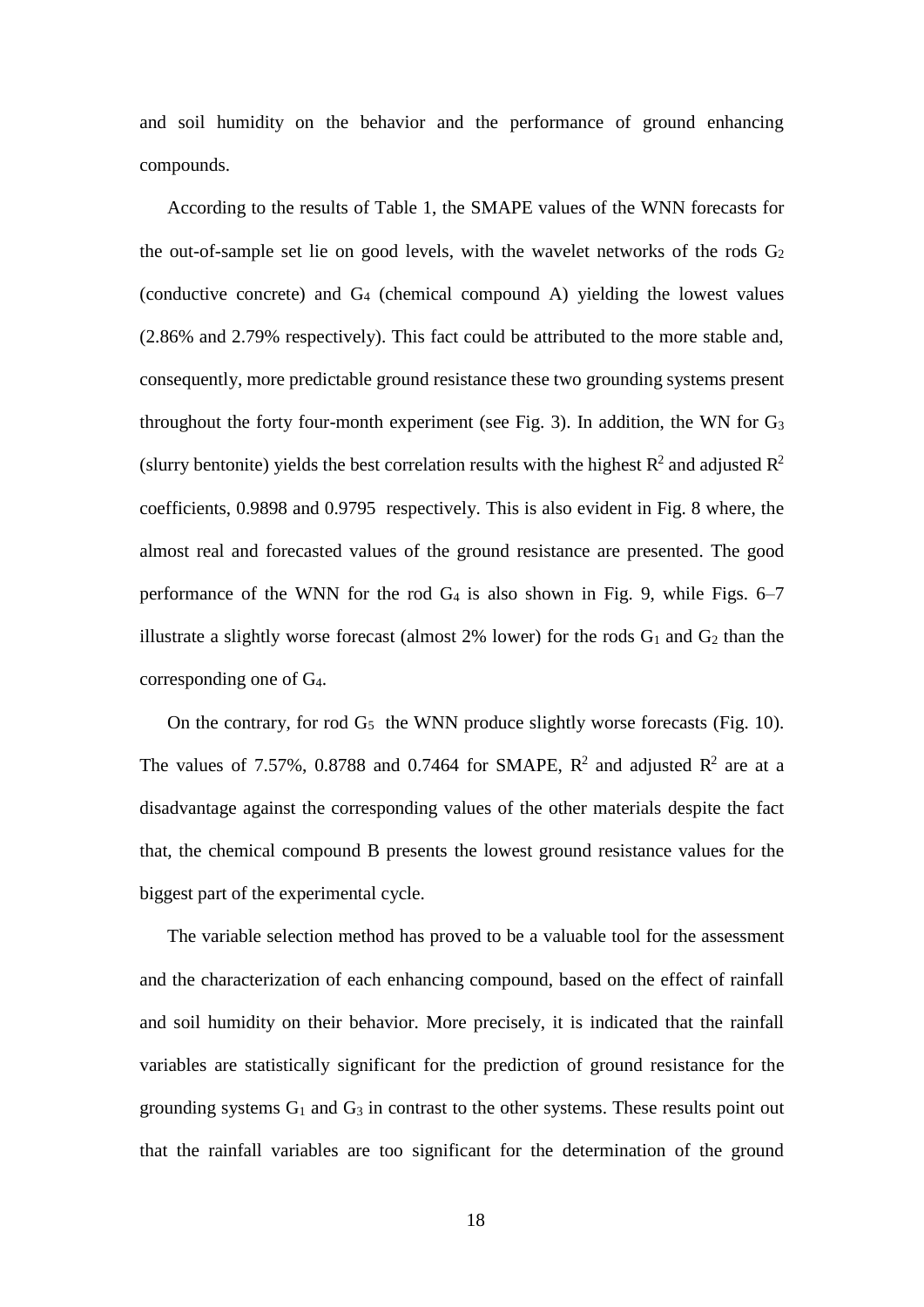resistance for these two rods that cannot be removed. Hence, the soil in the testing field and the slurry bentonite are presented to be quite water-absorbent materials, whose resistance behavior is greatly affected by the presence of large amounts of moisture. Besides, this suggestion is verified by the graphs of Fig. 3 where one could observe the sharp fluctuation of ground resistance for the rods  $G_1$  and  $G_3$  in relation to rainfall height. Thus, the WNN methodology seems to be able to model the particular relationship ground resistance-rainfall for the assessment of various grounding systems. Additionally, the presence of each type of the rainfall variables, i.e.  $r_d$ ,  $r_w$  or  $r_m$ , can give valuable information about the: a) material "memory" (humidity-wise) and b) extent of the rainfall records affecting its attitude.

Furthermore, an overview of the input variables in Table 1 leads to the conclusion that the significance of each variable on ground resistance is strongly dependent on the nature of the tested material. For example, the soil resistivity values on the day of measurement in the deeper soil layers ( $\rho_{4d}$ ,  $\rho_{6d}$ ,  $\rho_{8d}$ ) are more important parameters to  $R_{g5}$  than to  $R_{g4}$  which, in turn, is most affected by the mean monthly value of soil resistivity  $(\rho_{im})$  of the upper layers. Of course, the absence of the rainfall variables from the input layer of the WNN for  $G_2$ ,  $G_3$  and  $G_4$  doesn't necessarily mean that there is no influence of rainfall on the resistance of these grounding systems. The rainfall parameters are simply less significant to the determination of ground resistance of these rods than to the others'; hence their effect is encompassed in soil resistivity variables. Our results indicate that the WNN methodology is also able to adapt to material composition and to estimate the ground resistance in a flexible and adaptive way.

#### **5. Conclusions**

A WNN based on back-propagation algorithm with batch training method and learning rate has developed, trained in order to forecast the variation of ground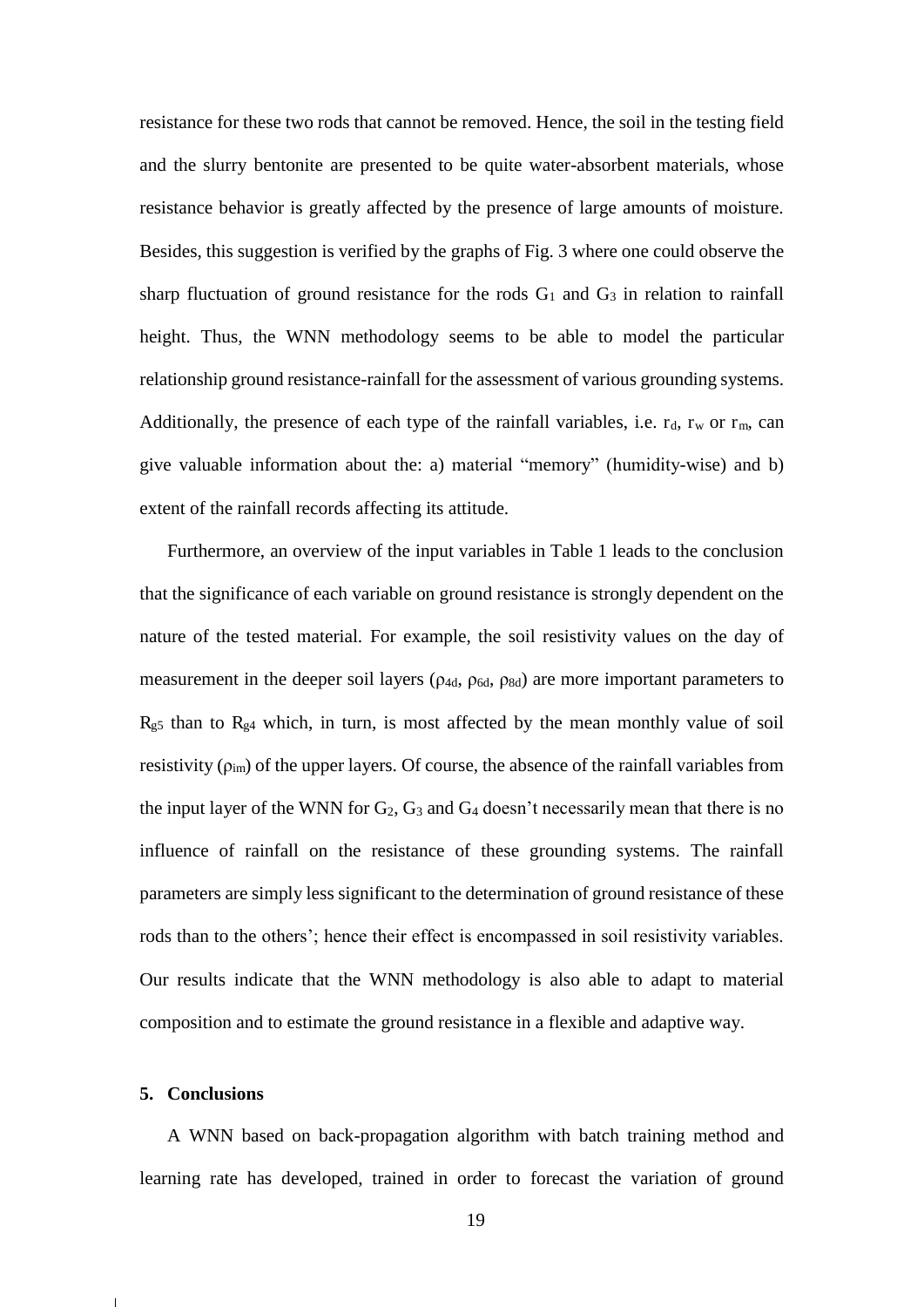resistance. The present paper endeavors to construct WNN models applicable on ground resistance estimation, as an alternative to previous methodology developed in [17]. The developed WNN is a useful and reliable tool for assessing the performance and behavior of several ground enhancing compounds in grounding systems, which is the ultimate goal of this work. The presented results, in this study, show that the WNN was able to forecast with great accuracy the ground resistance for all rods.

IEC 60364-41 recommend the national standards to determine particular maximum values of ground resistance for building electrical installations. Thus, electrical engineers need to have a reliable and firm tool for the estimation of ground resistance during the whole year, since ground resistance variations may be significant with respect to time and rainfall (Fig. 3). This is very important, particularly, in the design of a grounding system. Therefore, the significance and the practical value of ground resistance estimation become indisputable and, from the results of this study, it seems that the proposed WNN methodology offers a valuable tool for this purpose.

The convergence results between the target and the estimated values as well the low SMAPE values show that the network performance is quite high. Moreover, the proposed WNN methodology is able to model the relationship among parameters such as rainfall, soil resistivity and compound composition, aiming the best ground resistance estimation.

Further work on variable selection methods could yield better results for the network. More particularly, a careful study of ground resistance in function of rainfall may lead to the determination of suitable time windows of rainfall as input vector to networks. Perhaps this will result in a simpler WNN architecture, smaller training times and more precise forecasts.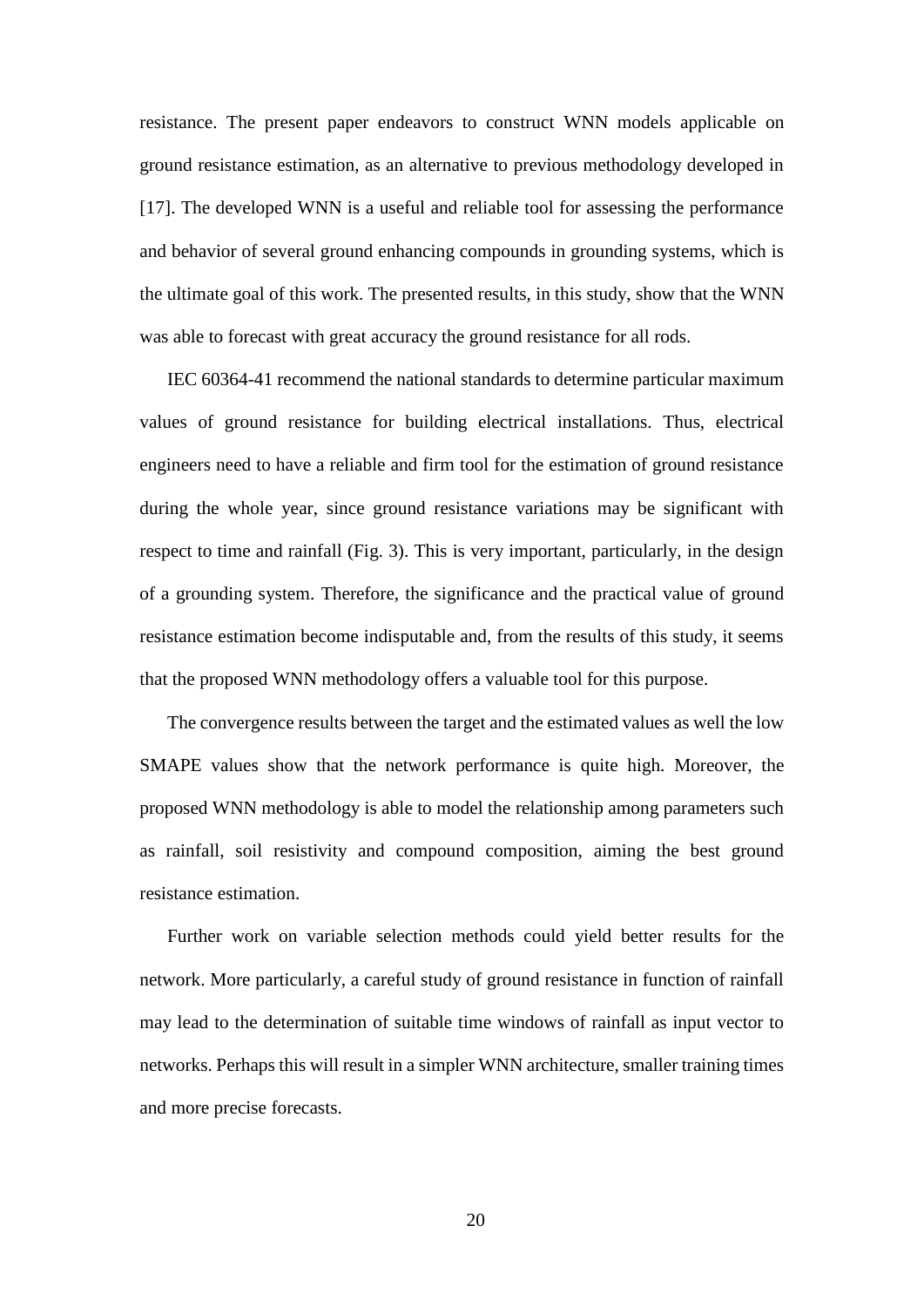### **Appendix A**

For the best consideration and assessment of the training and forecasting sets, descriptive statistics of the in-sample and out-of-sample values are presented in Tables A1 and A2.

Table A1

| In-sample   |        |        |        |        |        |          |          |           |         |        |         |
|-------------|--------|--------|--------|--------|--------|----------|----------|-----------|---------|--------|---------|
| Var         | Mean   | St.Dev | Max    | Median | Min    | Skewness | Kurtosis | <b>KS</b> | p-value | LBQ    | p-value |
| $r_d$       | 0.57   | 3.02   | 37.80  | 0.00   | 0.00   | 9.34     | 105.13   | 7.70      | 0.0000  | 7.16   | 0.9961  |
| $r_{w}$     | 9.16   | 17.81  | 116.60 | 1.00   | 0.00   | 3.17     | 15.22    | 7.70      | 0.0000  | 28.29  | 0.1027  |
| $r_{m}$     | 42.50  | 44.03  | 188.00 | 29.20  | 0.00   | 1.31     | 4.08     | 12.87     | 0.0000  | 18.76  | 0.5376  |
| $\rho_{1d}$ | 231.98 | 68.26  | 458.67 | 205.59 | 133.83 | 1.28     | 4.04     | 15.40     | 0.0000  | 12.06  | 0.9141  |
| $\rho_{2d}$ | 181.11 | 44.30  | 326.47 | 170.40 | 126.67 | 0.97     | 3.27     | 15.40     | 0.0000  | 11.60  | 0.9291  |
| $p_{4d}$    | 129.36 | 15.37  | 193.52 | 126.17 | 106.56 | 0.93     | 3.76     | 15.40     | 0.0000  | 14.41  | 0.8089  |
| $\rho_{6d}$ | 154.51 | 14.54  | 267.66 | 153.06 | 134.81 | 2.36     | 17.21    | 15.40     | 0.0000  | 12.33  | 0.9043  |
| $\rho_{8d}$ | 187.96 | 18.40  | 241.94 | 185.98 | 150.19 | 0.04     | 2.32     | 15.40     | 0.0000  | 28.67  | 0.0945  |
| $\rho_{1w}$ | 230.53 | 68.06  | 456.16 | 203.39 | 133.83 | 1.30     | 4.04     | 15.40     | 0.0000  | 10.81  | 0.9511  |
| $\rho_{2w}$ | 180.42 | 44.14  | 326.47 | 170.23 | 126.92 | 0.98     | 3.27     | 15.40     | 0.0000  | 11.30  | 0.9379  |
| $\rho_{4w}$ | 129.23 | 15.21  | 193.52 | 126.00 | 106.56 | 0.93     | 3.78     | 15.40     | 0.0000  | 15.06  | 0.7729  |
| $\rho_{6w}$ | 154.42 | 14.49  | 267.66 | 153.25 | 135.57 | 2.36     | 17.43    | 15.40     | 0.0000  | 12.57  | 0.8950  |
| $\rho_{8w}$ | 187.44 | 18.13  | 220.16 | 185.68 | 150.19 | $-0.02$  | 2.16     | 15.40     | 0.0000  | 24.39  | 0.2258  |
| $\rho_{1m}$ | 225.60 | 64.25  | 425.76 | 196.46 | 157.21 | 1.37     | 4.01     | 15.40     | 0.0000  | 13.54  | 0.8532  |
| $\rho_{2m}$ | 177.93 | 42.46  | 297.99 | 168.35 | 130.05 | 1.00     | 3.16     | 15.40     | 0.0000  | 13.85  | 0.8381  |
| $R_{g1}$    | 268.30 | 127.14 | 676.00 | 235.00 | 93.60  | 0.75     | 3.01     | 15.40     | 0.0000  | 28.583 | 0.0963  |
| $R_{g2}$    | 91.55  | 29.45  | 166.30 | 87.50  | 36.20  | $-0.01$  | 2.64     | 15.40     | 0.0000  | 18.883 | 0.5295  |
| $R_{g3}$    | 83.82  | 61.16  | 281.00 | 60.80  | 29.10  | 1.49     | 4.39     | 15.40     | 0.0000  | 11.582 | 0.9297  |
| $R_{g4}$    | 122.65 | 47.04  | 276.60 | 118.70 | 46.90  | 0.4      | 2.85     | 15.40     | 0.0000  | 28.759 | 0.0926  |
| $R_{g5}$    | 74.93  | 72.80  | 376.00 | 44.60  | 26.20  | 2.5      | 8.56     | 15.40     | 0.0000  | 11.987 | 0.9165  |

#### Table A2

Out-of-sample

| Var             | Mean   | St.Dev | Max    | Median | Min    | Skewness | Kurtosis | KS    | p-value | LBO   | p-value |
|-----------------|--------|--------|--------|--------|--------|----------|----------|-------|---------|-------|---------|
| $r_d$           | 0.48   | 1.42   | 8.20   | 0.00   | 0.00   | 3.78     | 17.12    | 5.00  | 0.0000  | 15.00 | 0.7762  |
| $r_{\rm w}$     | 9.37   | 16.90  | 91.80  | 1.40   | 0.00   | 2.81     | 11.62    | 5.00  | 0.0000  | 22.96 | 0.2906  |
| $r_{\rm m}$     | 46.33  | 44.76  | 188.00 | 35.40  | 0.00   | 1.25     | 4.11     | 8.67  | 0.0000  | 26.04 | 0.1645  |
| $\rho_{1d}$     | 220.12 | 63.38  | 447.36 | 191.89 | 156.33 | 1.56     | 4.96     | 10.00 | 0.0000  | 17.96 | 0.5901  |
| $\rho_{2d}$     | 173.82 | 42.35  | 306.62 | 163.62 | 127.17 | 1.09     | 3.57     | 10.00 | 0.0000  | 18.08 | 0.5821  |
| $\rho_{\rm 4d}$ | 127.85 | 13.75  | 165.88 | 124.41 | 112.09 | 0.76     | 2.67     | 10.00 | 0.0000  | 17.74 | 0.6045  |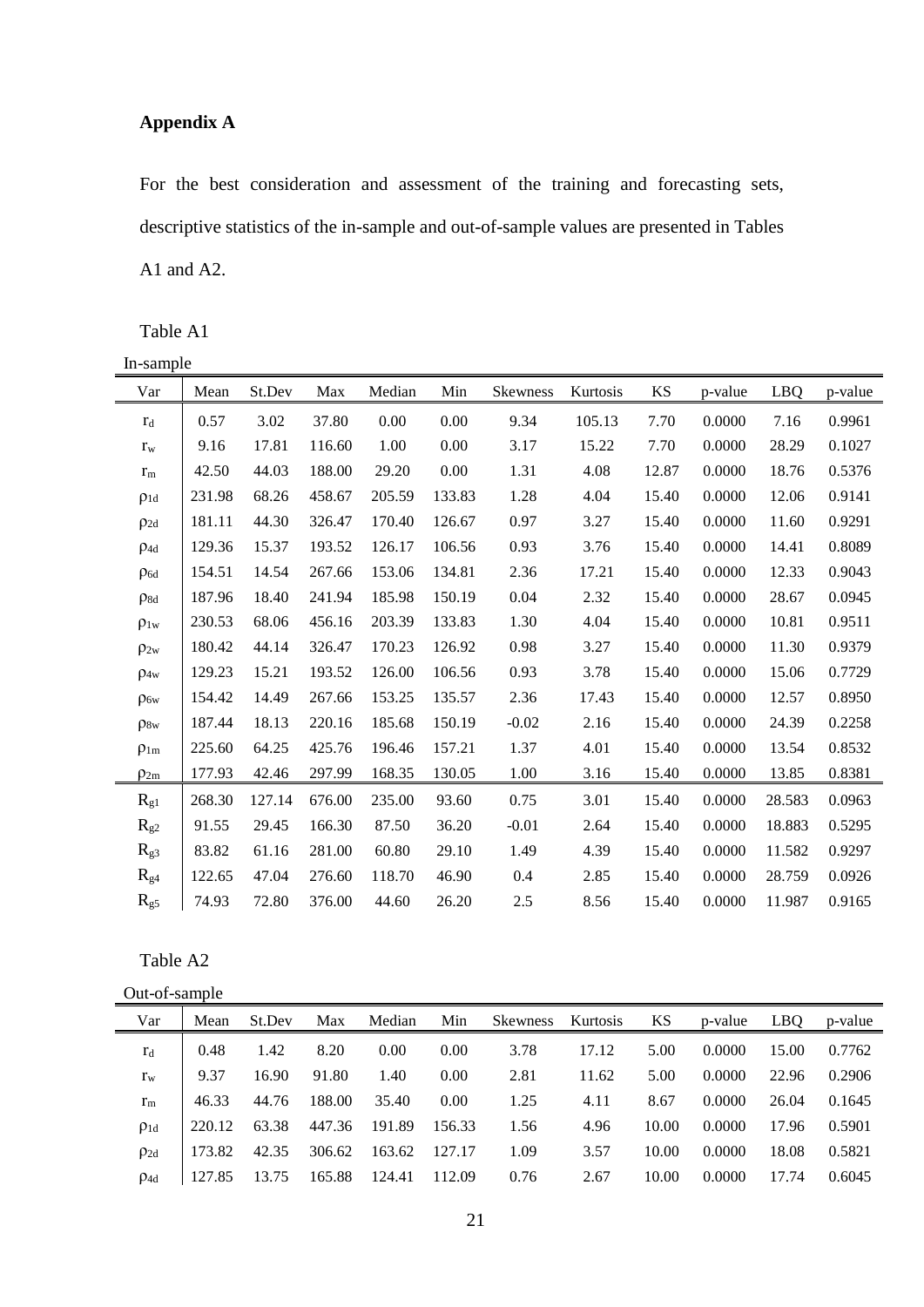| $\rho_{6d}$ | 153.07 | 15.23  | 248.06 | 151.89 | 135.26 | 2.54 | 16.20 | 10.00 | 0.0000 | 20.68 | 0.4165 |
|-------------|--------|--------|--------|--------|--------|------|-------|-------|--------|-------|--------|
| $p_{8d}$    | 185.19 | 18.84  | 220.16 | 184.12 | 151.20 | 0.15 | 1.85  | 10.00 | 0.0000 | 17.70 | 0.6075 |
| $\rho_{1w}$ | 219.51 | 63.23  | 448.62 | 192.06 | 156.33 | 1.57 | 5.07  | 10.00 | 0.0000 | 18.82 | 0.5335 |
| $\rho_{2w}$ | 173.42 | 41.97  | 310.39 | 164.53 | 127.49 | 1.13 | 3.74  | 10.00 | 0.0000 | 21.16 | 0.3881 |
| $\rho_{4w}$ | 127.87 | 13.92  | 168.39 | 123.74 | 111.92 | 0.79 | 2.73  | 10.00 | 0.0000 | 18.54 | 0.5521 |
| $\rho_{6w}$ | 153.03 | 15.27  | 248.06 | 150.77 | 135.98 | 2.52 | 16.07 | 10.00 | 0.0000 | 20.65 | 0.4181 |
| $\rho_{8w}$ | 184.68 | 18.78  | 220.16 | 183.90 | 151.15 | 0.17 | 1.88  | 10.00 | 0.0000 | 18.20 | 0.5741 |
| $\rho_{1m}$ | 215.95 | 59.13  | 420.00 | 191.27 | 157.72 | 1.55 | 4.76  | 10.00 | 0.0000 | 21.95 | 0.3432 |
| $\rho_{2m}$ | 171.52 | 41.02  | 293.45 | 163.03 | 130.06 | 1.06 | 3.31  | 10.00 | 0.0000 | 25.98 | 0.1666 |
| $R_{g1}$    | 242.32 | 125.10 | 527.00 | 198.25 | 92.40  | 0.76 | 2.26  | 10.00 | 0.0000 | 2.80  | 0.8859 |
| $R_{g2}$    | 85.08  | 31.48  | 161.40 | 84.50  | 34.00  | 0.03 | 2.22  | 10.00 | 0.0000 | 10.51 | 0.9580 |
| $R_{g3}$    | 77.60  | 62.23  | 268.00 | 47.65  | 29.20  | 1.58 | 4.44  | 10.00 | 0.0000 | 16.82 | 0.6646 |
| $R_{g4}$    | 113.91 | 48.26  | 240.00 | 107.90 | 46.50  | 0.59 | 2.94  | 10.00 | 0.0000 | 15.53 | 0.7452 |
| $R_{g5}$    | 59.92  | 50.38  | 332.90 | 41.60  | 25.90  | 3.2  | 14.33 | 10.00 | 0.0000 | 26.20 | 0.1592 |

where

- KS: Kolmogorov Smirnof distance is a measure of the distance between the data distribution and the normal distribution.
- LBQ: Ljung-Box Q statistic is a measure of the possible autocorrelation among the data.
- p-value: the p-value for each of the descriptive statistics KS and LBQ

#### **References**

- [1] IEEE Std 142-2007, "IEEE Recommended Practice of Grounding for Industrial and Commercial Power Systems", IEEE Green Book, Nov. 30<sup>th</sup>, 2007.
- [2] ANSI/IEEE Std 80-2013, "IEEE Guide for Safety in AC Substation Grounding", Apr. 2013.
- [3] ANSI/IEEE Std 81-2012, "IEEE guide for measuring earth resistivity, ground impedance and earth surface potentials of a grounding system", Dec.  $28<sup>th</sup>$ ,  $2012$ .
- [4] I.F. Gonos, A.X. Moronis, I.A. Stathopulos, Variation of soil resistivity and ground resistance during the year, in: Proc. of 28th Int. Conf. Lightning Protection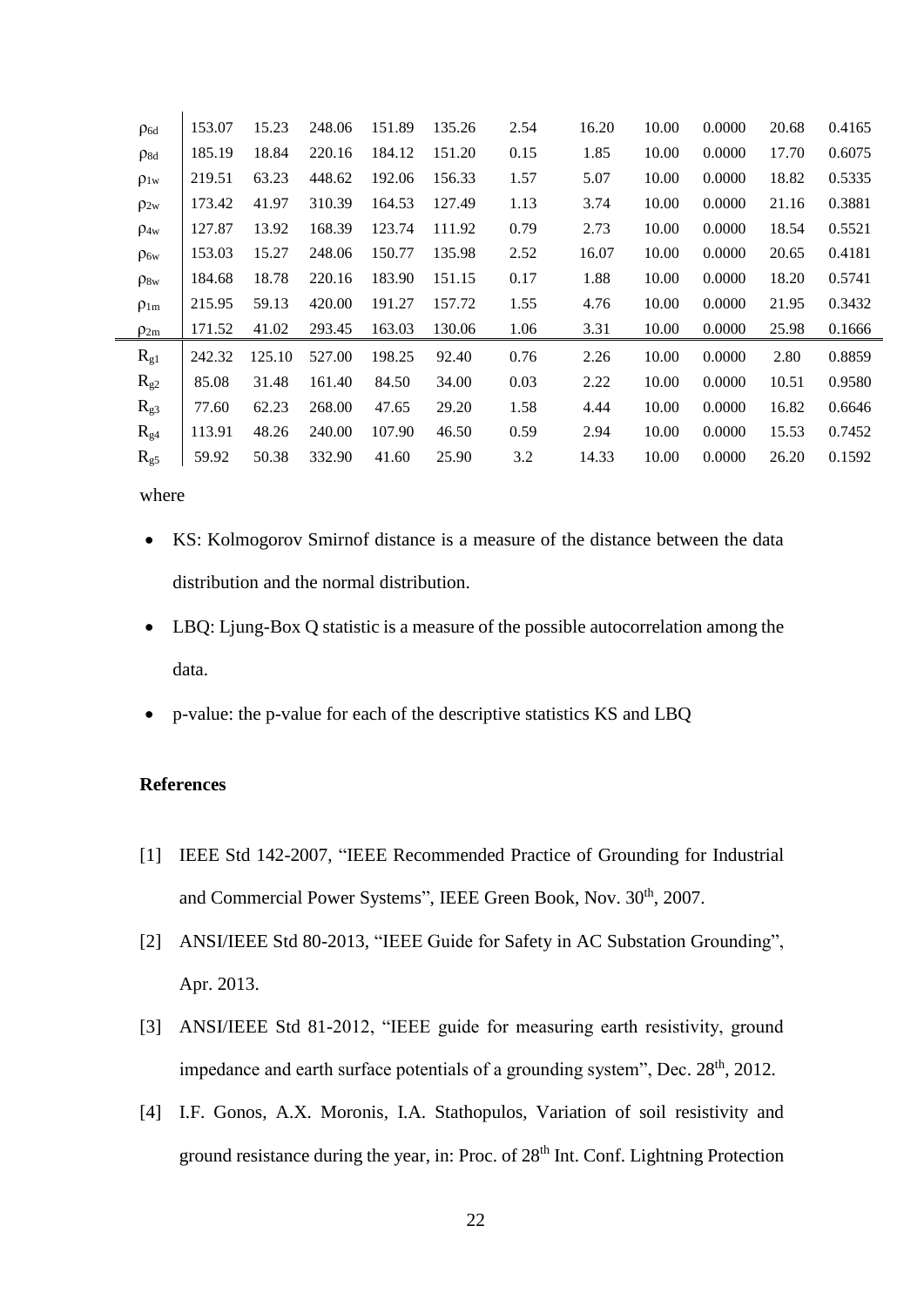$(ICLP 2006)$ , Kanazawa, Japan, September  $18^{\text{th}} - 22^{\text{nd}}$ , 2006, pp. 740-746.

- [5] O. Banton, M.A. Cimon, M.K. Seguin, Mapping field-scale physical properties of soil with electrical resistivity, Soil Sci. Soc. of America J. 61 (4) (1997) 1010-1017.
- [6] K. Shudha, M. Israil, S. Mittal, J. Rai, Soil characterization using electrical resistivity tomography and geotechnical investigations, J. Appl. Geophys. 67 (January (1)) (2009) 74-79.
- [7] L. Cao, Y. Hong, H. Fang, G. He, Predicting chaotic time series with wavelet networks, Physica D: Nonlinear Phenomena 85 (July (1–2)) (1995) 225–238.
- [8] Y. Fang, T.W.S. Chow, Wavelets based neural network for function approximation, Lect. Notes Comput. Sci. 3971 (2006) 80–85.
- [9] Q. Zhang, Using wavelet network in nonparametric estimation, IEEE Trans. Neural Netw. 8 (March (2)) (1997) 227–236.
- [10] A.K. Alexandridis, A.D. Zapranis, Wavelet neural networks: A practical guide, Neural Netw. 42 (June) (2013) 1–27.
- [11] A.K. Alexandridis, A.D. Zapranis, Wavelet Neural Networks: With Applications in Financial Engineering, Chaos and Classification, First Edition, John Wiley & Sons, Inc., Hoboken, New Jersey, 2014.
- [12] D.L. Donoho, J.M. Johnstone, Ideal spatial adaption by wavelet shrinkage, Biometrica 81 (September (3)) (1994) 425–455.
- [13] J.B. Ramsey, The contribution of wavelets to the analysis of economic and financial data, Philosph. Trans.: Math., Phys. and Eng. Sci. 357 (September (1760)) (1999) 2593–2606.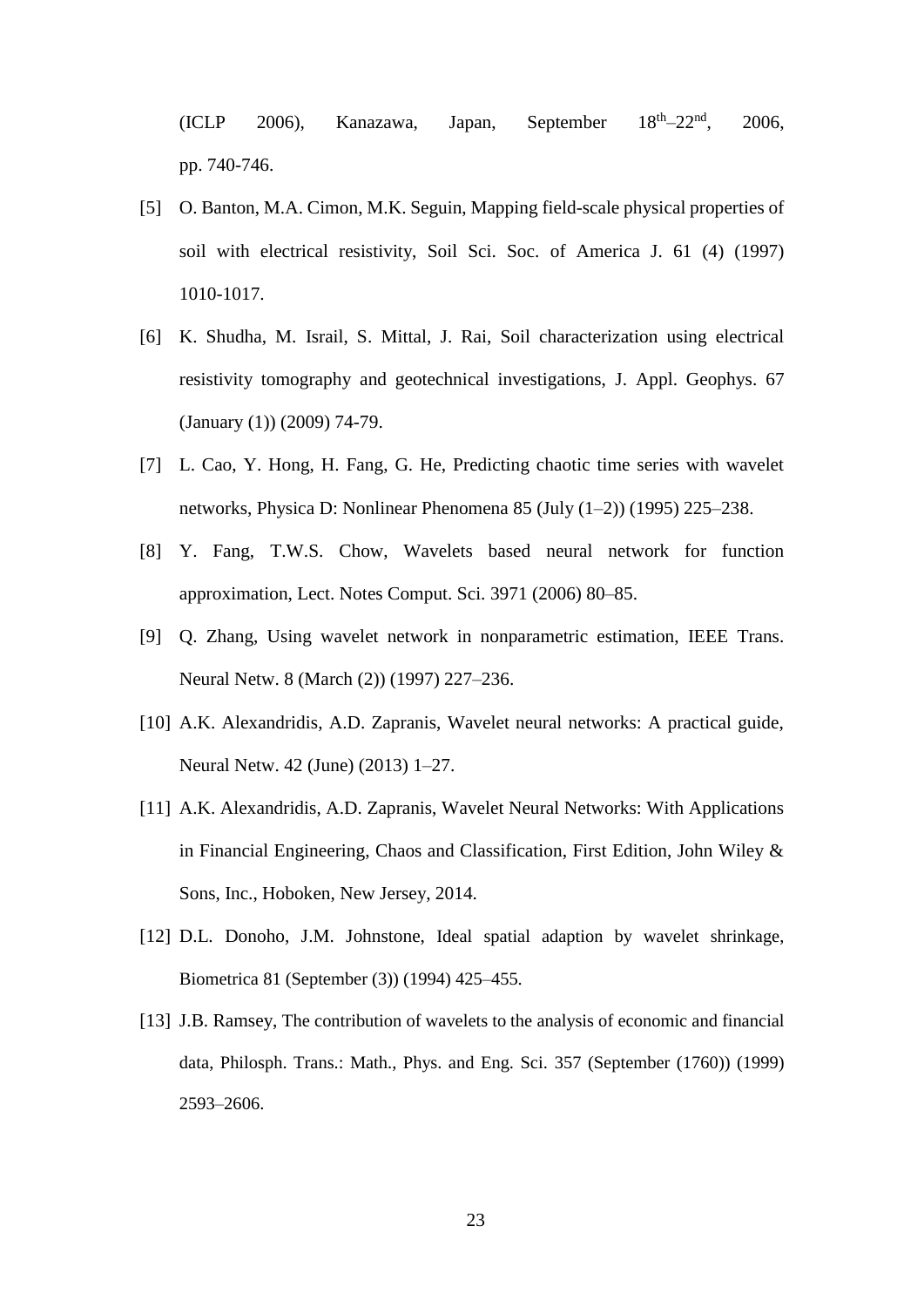- [14] Q. Zhang, A. Benveniste, Wavelet networks, IEEE Trans. Neural Netw. 3 (November (6)) (1992) 889–898.
- [15] C. Bernard, S. Mallat, J.-J. Slotine, Wavelet interpolation networks, in: Proc. of 6<sup>th</sup> Europ. Symp. Artif. Neural Netw. (ESANN '98), Bruges, Belgium, April 22<sup>nd</sup>- $24<sup>th</sup>$ , 1998, pp. 47–52.
- [16] V.P. Androvitsaneas, I.F. Gonos, I.A. Stathopulos, Performance of ground enhancing compounds during the year, in: Proc. of  $31<sup>st</sup>$  Int. Conf. Lightning Protection (ICLP 2012), Vienna, Austria, September 2<sup>nd</sup>-7<sup>th</sup>, 2012.
- [17] V.P. Androvitsaneas, I.F. Gonos, I.A. Stathopulos, Artificial neural network methodology for the estimation of ground enhancing compounds resistance, IET Sci. Meas. Technol. 8 (November (6)) (2014) 552–570.
- [18] Y. Becerikli, Y. Oysal, A.F. Konar, On a dynamic wavelet network and its modeling application, Lect. Notes Comput. Sci. 2714 (2003) 710–718.
- [19] S.A. Billings, H.-L. Wei, A new class of wavelet networks for nonlinear system identification, IEEE Trans. Neural Netw. 16 (July (4)) (2005) 862–874.
- [20] Q. Zhang, Using wavelet network in nonparametric estimation, 2321 Technical Report INRIA 1994.
- [21] V.P. Androvitsaneas, A.K. Alexandridis, I.F. Gonos, G.D. Dounias, I.A. Stathopulos, Wavelet neural network for ground resistance estimation, in: Proc. of 4th Int. Conf. High Voltage Eng. Appl. (ICHVE 2014), Poznan, Poland, September  $8<sup>th</sup> - 11<sup>th</sup>$ , 2014.

#### **Table and Figure Captions**

Table 1. Results of the WNN performance for the in-sample and out-of-sample sets.

- Fig. 1. Structure of a feedforward Wavelet Neural Network [21].
- Fig. 2. Flowchart of the proposed WNN methodology [21].